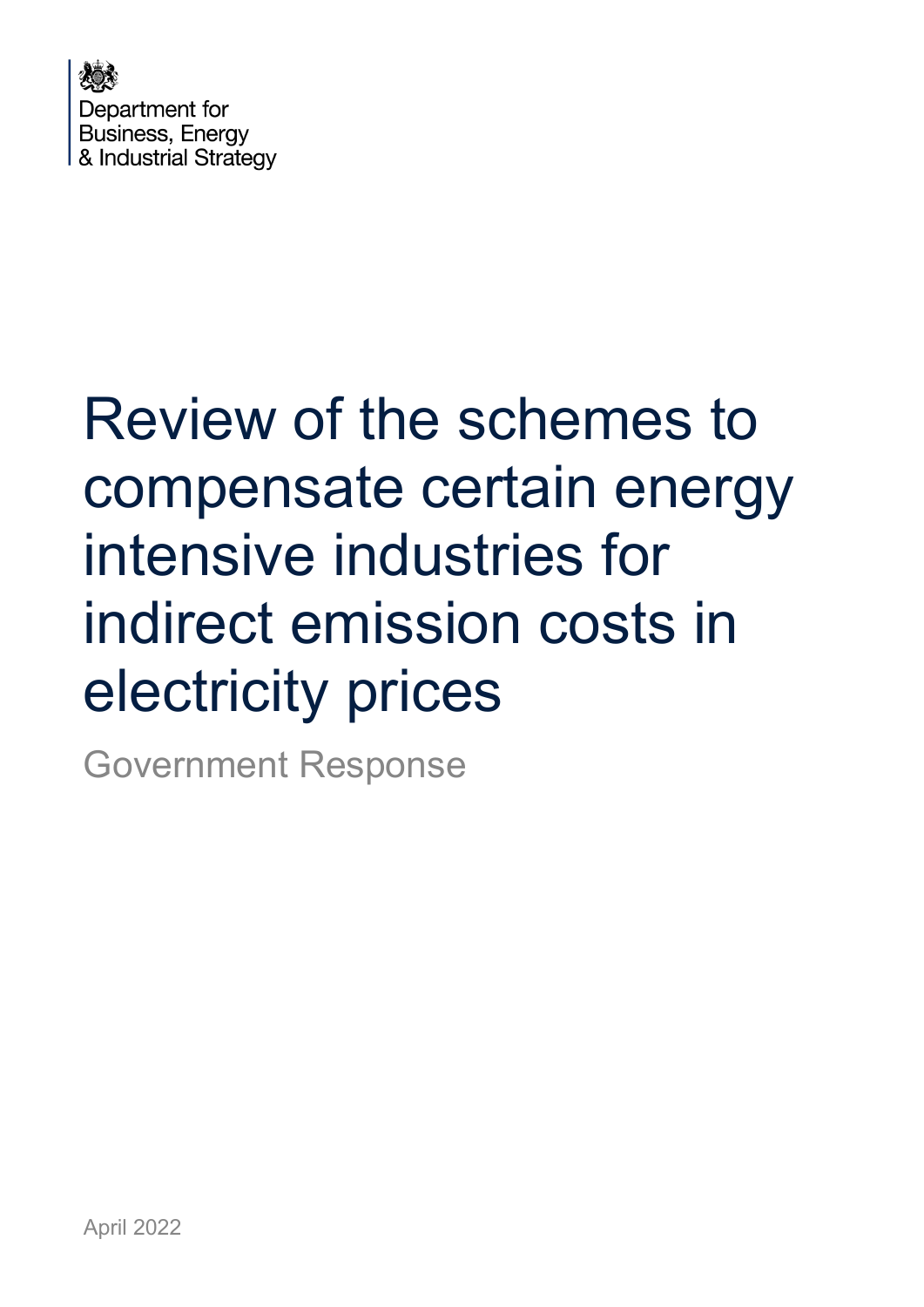

© Crown copyright 2022

This publication is licensed under the terms of the Open Government Licence v3.0 except where otherwise stated. To view this licence, visit [nationalarchives.gov.uk/doc/open-government-licence/version/3](http://nationalarchives.gov.uk/doc/open-government-licence/version/3/) or write to the Information Policy Team, The National Archives, Kew, London TW9 4DU, or email: [psi@nationalarchives.gsi.gov.uk.](mailto:psi@nationalarchives.gsi.gov.uk)

Where we have identified any third-party copyright information you will need to obtain permission from the copyright holders concerned.

Any enquiries regarding this publication should be sent to us at: [energyintensiveindustries@beis.gov.uk](mailto:energyintensiveindustries@beis.gov.uk)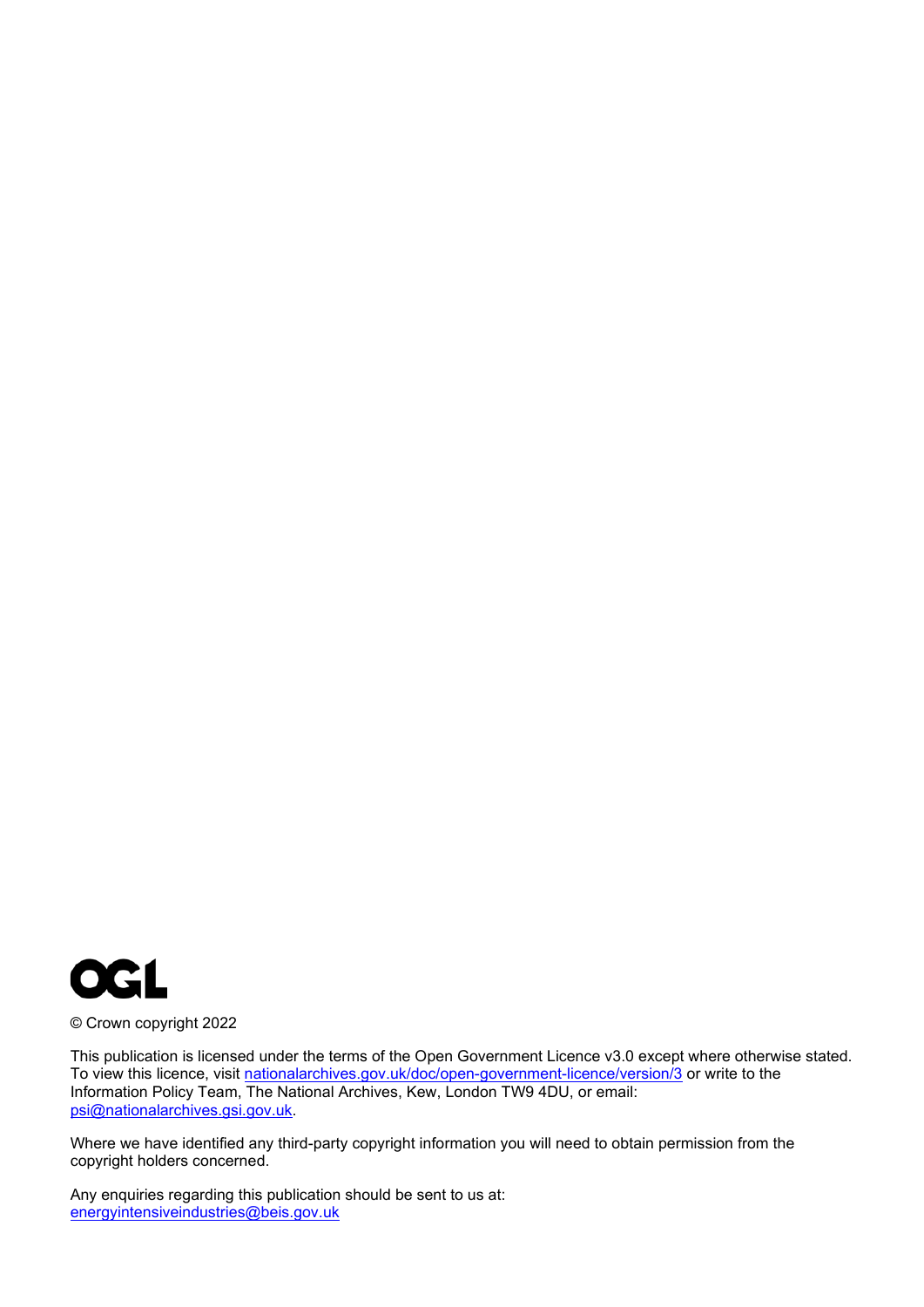## **Contents**

| 10  |
|-----|
|     |
|     |
|     |
|     |
|     |
| 21  |
|     |
|     |
|     |
|     |
|     |
| 27  |
| -29 |
| 30  |
| 31  |
| 32  |
| 32  |
| 32  |
| 33  |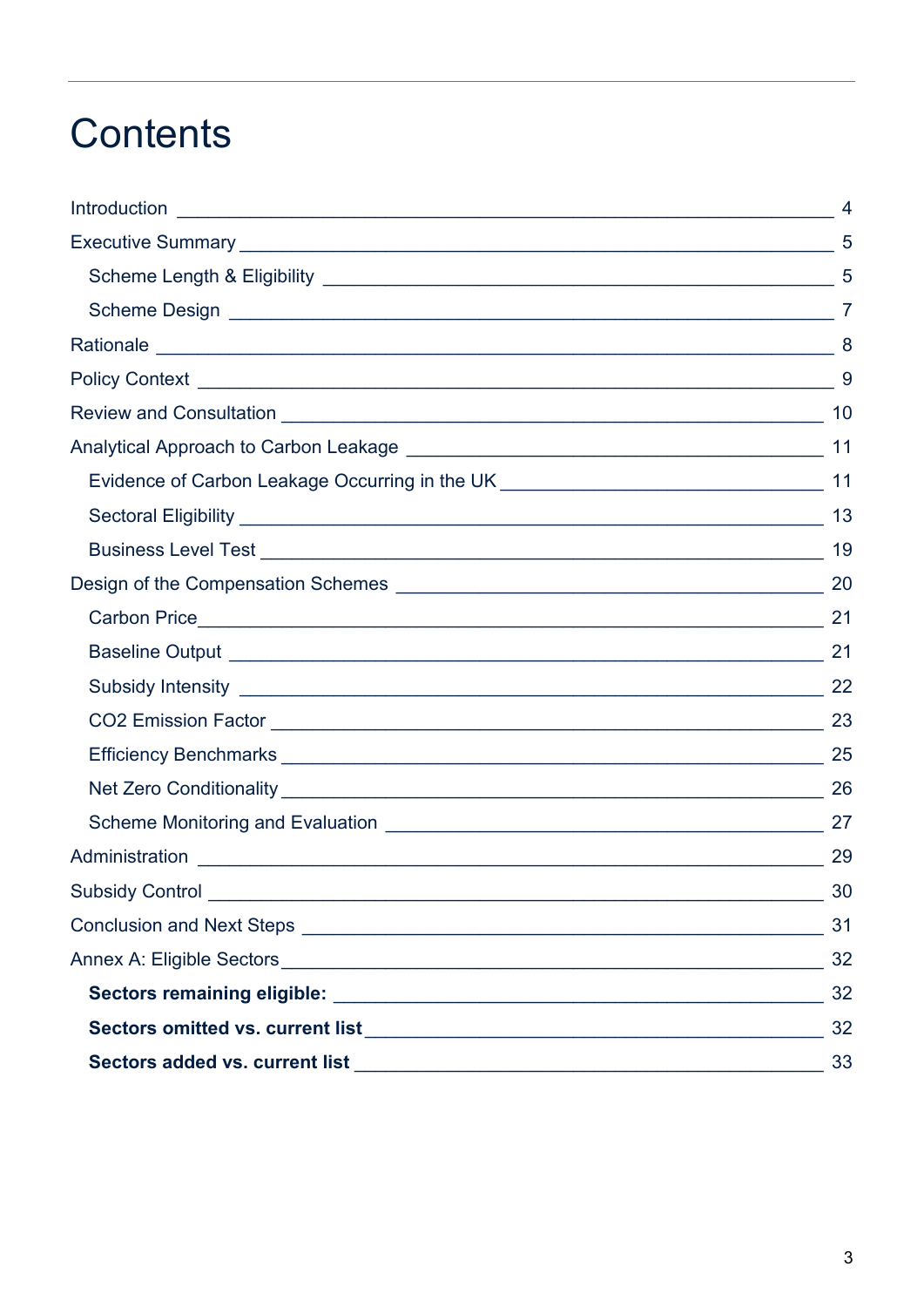## <span id="page-3-0"></span>Introduction

On 14th June 2021, BEIS launched a consultation to review the schemes to compensate energy intensive industries for indirect emission costs in electricity prices.

The consultation was part of a wider review to provide an assessment of the risk of carbon leakage due to the indirect emission cost from the UK Emissions Trading Scheme (ETS) and compensation price support (CPS). It also examined whether mitigating this risk provided wider benefits, such as levelling up and supporting jobs, ensuring business viability until the point at which industrial decarbonisation technologies could be deployed and increase productivity.

The consultation was a key component of the review and presented initial proposals. Through it, BEIS sought views and evidence from both existing recipients and non-recipients on:

1. Evidence of carbon leakage, particularly as a result of indirect emissions costs from the UK Emissions Trading Scheme and Carbon Price Support

- 2. Sectors most at risk of carbon leakage due to indirect emission costs
- 3. The design of the scheme if there continues to be a rationale for compensation

BEIS sought views from a wide range of audiences, including energy intensive industries (whether currently benefitting or not benefitting from the compensation schemes), other electricity consumers, trade bodies, consumer associations, the devolved administrations and other interested parties. Stakeholders were provided with an opportunity to provide their views and evidence to the questions posed. This consultation ran for 8 weeks and closed on the 9 August 2021.

A total of 34 responses were received from stakeholders, including energy intensive companies, trade associations, and non-governmental organisations, among others. This document provides the full Government response after analysing all the responses.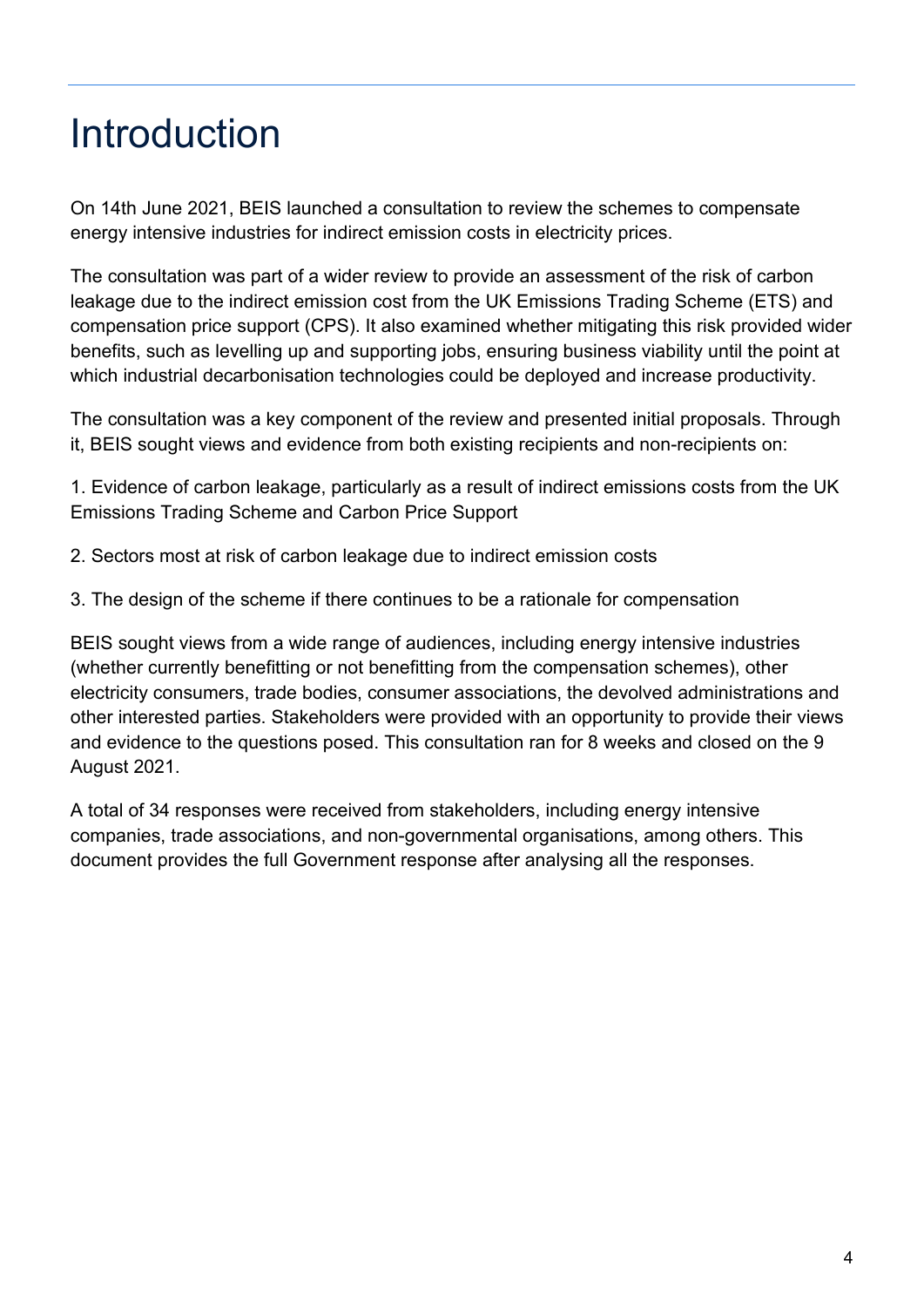## <span id="page-4-0"></span>Executive Summary

Our review assessed the risk of carbon leakage due to the indirect emission cost from the UK ETS and CPS. We also examined whether mitigating this risk provides wider benefits, such as levelling up and supporting jobs, ensuring business viability until the point at which industrial decarbonisation technologies can be deployed and increasing productivity.

Analysis for the Net Zero Review, published in October last year, already suggested that some UK manufacturing sectors have substantially lower emissions intensities compared to some trading partners. Many of these sectors are also relatively open from a trade perspective. When different levels of carbon price are applied to sectoral emissions intensities, the impacts look relatively low for most sectors, but the main exceptions are certain energy intensive **industries** 

Following a literature review, collation of evidence from the consultation and a sector assessment, we have concluded that there continues to be a risk of carbon leakage due to indirect emission costs for some sectors. There is a risk that the indirect emission costs found in the electricity price could lead to the displacement of production, and associated greenhouse gas emissions that would not have happened if climate rules and policies across jurisdictions were implemented in the same way. The sector assessment considered a wide range of factors to ensure sectors at risk of carbon leakage from indirect emission costs due to carbon pricing are eligible for support.

This Government response sets out the key policy changes of the updated schemes. The accompanying revised scheme guidance, published alongside this response, contains more details.

### <span id="page-4-1"></span>Scheme Length & Eligibility

As set out in the Energy Security Strategy published on 7 April 2022, The Government has committed to extend the EII Compensation Scheme for a further three years to 31 Mar 2025, with payments backdated to 1 Apr 2022. Government is also increasing the percentage of indirect emission costs which Government is compensating for when compared with the current scheme.

The consultation published last year set out a methodology to assess the risk of carbon leakage due to indirect emissions costs. We have decided to use the methodology set out in the consultation but making minor adjustments due to data availability following consultation responses and an academic peer review.

We have continued to apply this methodology, including both quantitative and qualitative assessments, to identify those sectors most at risk, but we have increased the trade and indirect emission intensity thresholds. The methodology used the most granular data available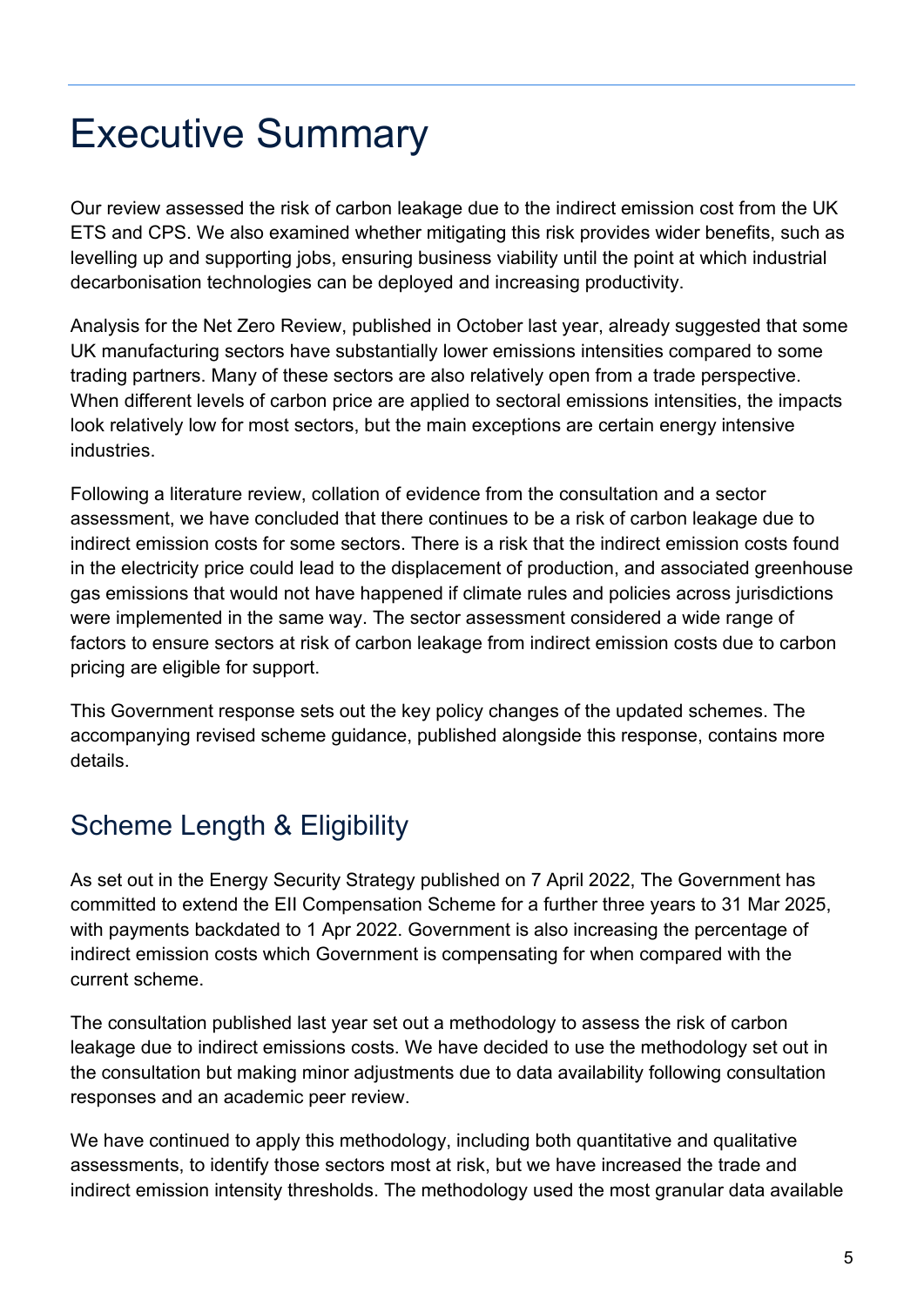across different sectors and academics have peer reviewed the methodology and data to ensure we have used the best evidence available.

Based on outcome of our assessment, we deem the following sectors eligible for compensation for the indirect emission cost in electricity prices due to the UK ETS and carbon price support mechanism:

| <b>SIC</b> | <b>Description</b>                                          |
|------------|-------------------------------------------------------------|
| 13.10      | Preparation and spinning of cotton-type fibres              |
| 14.11      | Manufacture of leather clothes                              |
| 16.21      | Manufacture of veneer sheets and wood-based<br>panels       |
| 17.11      | Manufacture of pulp                                         |
| 17.12      | Manufacture of paper and paperboard                         |
| 20.13      | Manufacture of other inorganic basic chemicals              |
| 20.14      | Manufacture of other organic basic chemicals                |
| 20.15      | Manufacture of fertilisers and nitrogen compounds           |
| 23.14      | Manufacture of glass fibres                                 |
| 24.10      | Manufacture of basic iron and steel and of ferro-<br>alloys |
| 24.42      | Aluminium production                                        |
| 24.43      | Lead, zinc and tin production                               |
| 24.44      | Copper production                                           |
| 27.20      | Manufacture of batteries and accumulators                   |

We will retain the business level test with the exemptions and for at least the first year of the scheme use a reference period of the five most recent years for which there are annual accounts available, but companies may exclude FY 20/21 and 21/22 due to the impact of the pandemic. In these cases, companies will have a three-year reference period.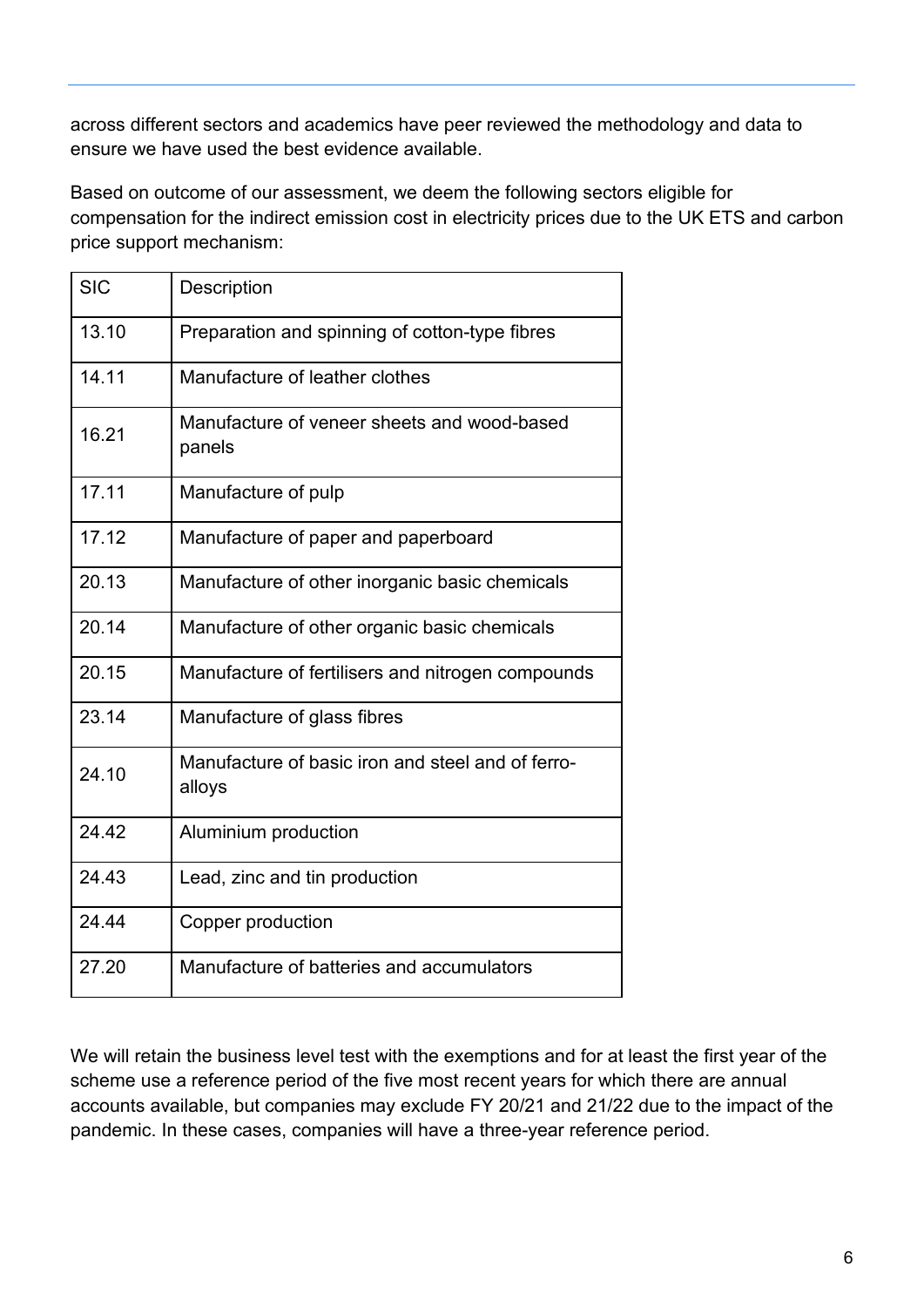### <span id="page-6-0"></span>Scheme Design

We have broadly adopted the proposals set out in our consultation, but with some changes based on feedback in the consultation responses.

For FY 22/23 the scheme will operate on a multi-annual baseline period, whereby firms' level of compensation is determined initially using a 5- year period of historic data, where annual accounts are available. Within this firms will have the option to exclude FY 20/21 and 21/22 from their baseline to account for the impacts of the Covid-19 pandemic. After the first year of the scheme, we will the explore the option of no longer calculating the level of compensation based on a multi-annual baseline period, but rather calculating it based on the actual level of production or electricity consumption of the preceding quarter.

We will be limiting total indirect emission costs due to the UK ETS and CPS to 1.5% of a company's GVA in a respective year or 75% subsidy intensity, whichever is greater. This means we are increasing the percentage of indirect emission costs which Government is compensating for when compared with the current scheme. This is because we believe the current level of subsidy intensity is not sufficient to fully mitigate the risk of carbon leakage. We have increased the overall budget limit for the scheme accordingly, but as is the case under the current scheme, if there is a risk of budget over-spend, we may choose to reduce the aid intensity

For the emission factor, we will use the latest figure of the estimated carbon dioxide emissions per GWh of electricity supplied for all fossil fuels from the DUKES and update the formula with this figure annually as per the consultation proposal, but review its appropriateness prior to the next Spending Review and second phase of the UK ETS.

We will continue to apply the benchmarks for Phase IV (2021-2030) of the EU ETS in the form of the product-specific electricity consumption efficiency benchmark (E), where available, or the fall-back efficiency benchmark of 80%, where not, to calculate level of compensation in our schemes. The decision to apply EU benchmarks does not mean that the UK is enshrining EU law into the UK, and the Government retains the ability to adopt alternative benchmarks should this be appropriate.

To ensure that the compensation schemes are aligned with the wider decarbonisation goals of the Government, we will require all recipients of compensation to submit a plan by the end of the first year of the scheme (March 2023) setting out their decarbonisation pathway. t. We are also considering the addition of stricter conditions though these would follow engagement with industry and apply no earlier than the 2023 scheme year.

We will proceed with the some of the additional monitoring data requirements referred to in the consultation.

With respect to the proposal to require businesses to reflect compensation received in their company accounts and spend the compensation on its electricity costs, we will not introduce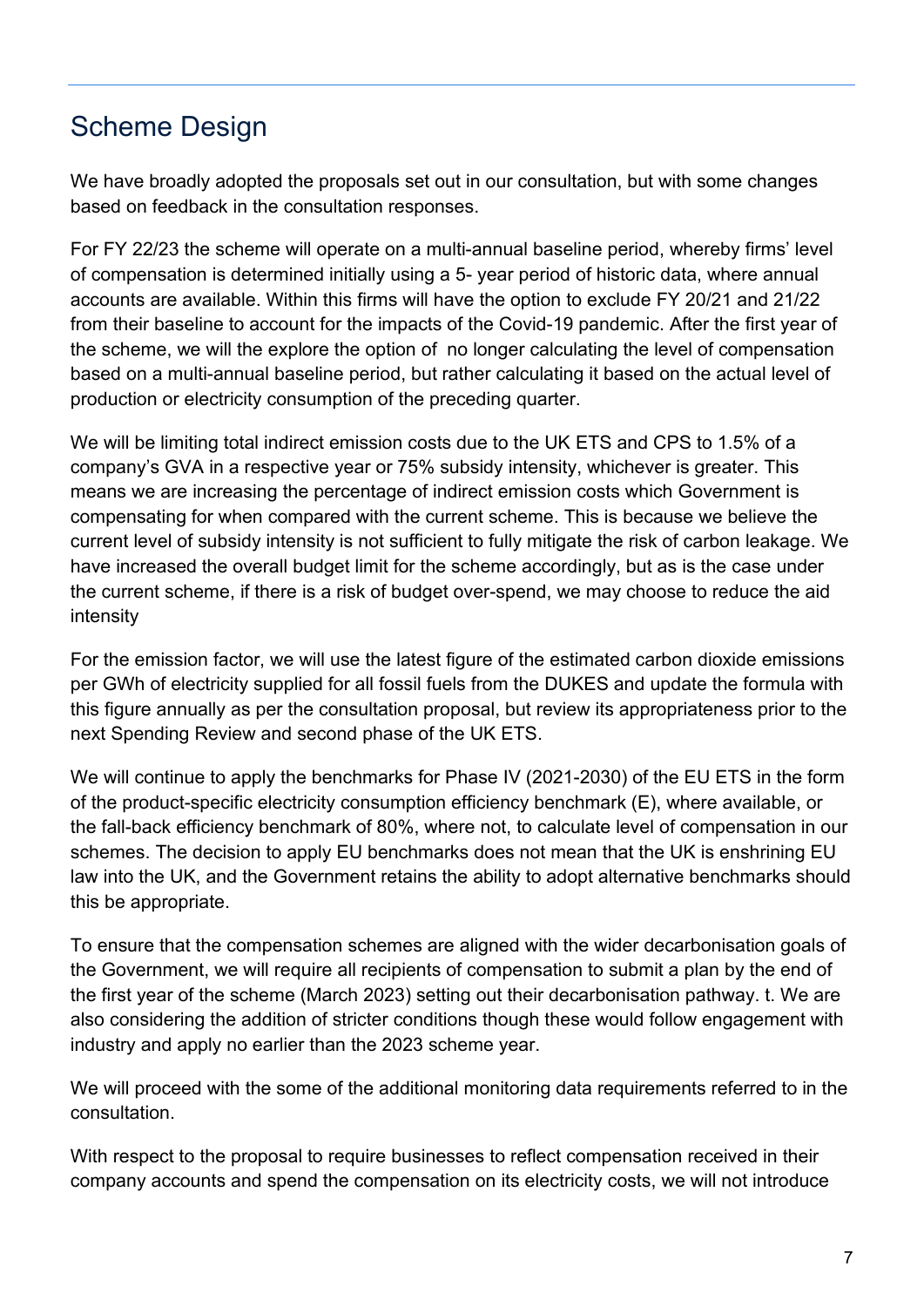these at this point in time, but have further discussions with beneficiaries on how we could introduce them at some point in the future.

## <span id="page-7-0"></span>Rationale

The Department has run compensation schemes for the indirect emission costs due to the EU Emissions Trading System and UK Emission Trading Scheme (ETS) (from 2021 onwards) and carbon price support mechanism (CPS) for certain energy intensive industries since 2013 and 2014 respectively. Indirect emission costs in electricity prices arise from the obligation on electricity generators to buy emission allowances under the UK ETS and pay a tax on the carbon content of the fossil fuels they use to generate electricity. This increases their costs which are passed on in their offer on the wholesale electricity market. This translates to an increase in wholesale electricity prices, subsequently reflected in higher retail electricity prices for energy intensive industries.

This can subsequently lead to an electricity price differential if not all countries apply the same carbon price as the UK does. Such a differential in indirect emissions costs in electricity prices risks putting certain energy intensive industries at a competitive disadvantage compared to their international competitors, creating a risk of carbon leakage.

Carbon leakage is the displacement of production, and associated greenhouse gas emissions, in ways that would not have happened if climate rules and policies across jurisdictions were implemented in an equivalent way.

Climate rules and policies designed to reduce emissions in a given country can increase the costs of production of its businesses (including indirectly because of the impact on the price of inputs, such as energy) relative to international competitors if those competitors are subject to weaker climate change mitigation policies. If such rules and policies (such as carbon pricing, or other emissions reduction policies), are not implemented in an equivalent way across jurisdictions, this can result in production and the associated greenhouse gas emissions being displaced, undermining the original environmental objective of climate mitigation policies.

In general, carbon leakage can be said to occur if all of the following conditions are satisfied:

- Climate mitigation policies differ across jurisdictions;
- Emissions shift to a region with lower climate mitigation obligations; and

• Shifts in production to a firm in a different jurisdiction leads to a sustained increase in emissions intensity, higher than it would have been had production not moved.

Analysis for the Net Zero Review, published in October last year, suggests that some UK manufacturing sectors have substantially lower emissions intensities compared to some trading partners. Many of these sectors are also relatively open from a trade perspective.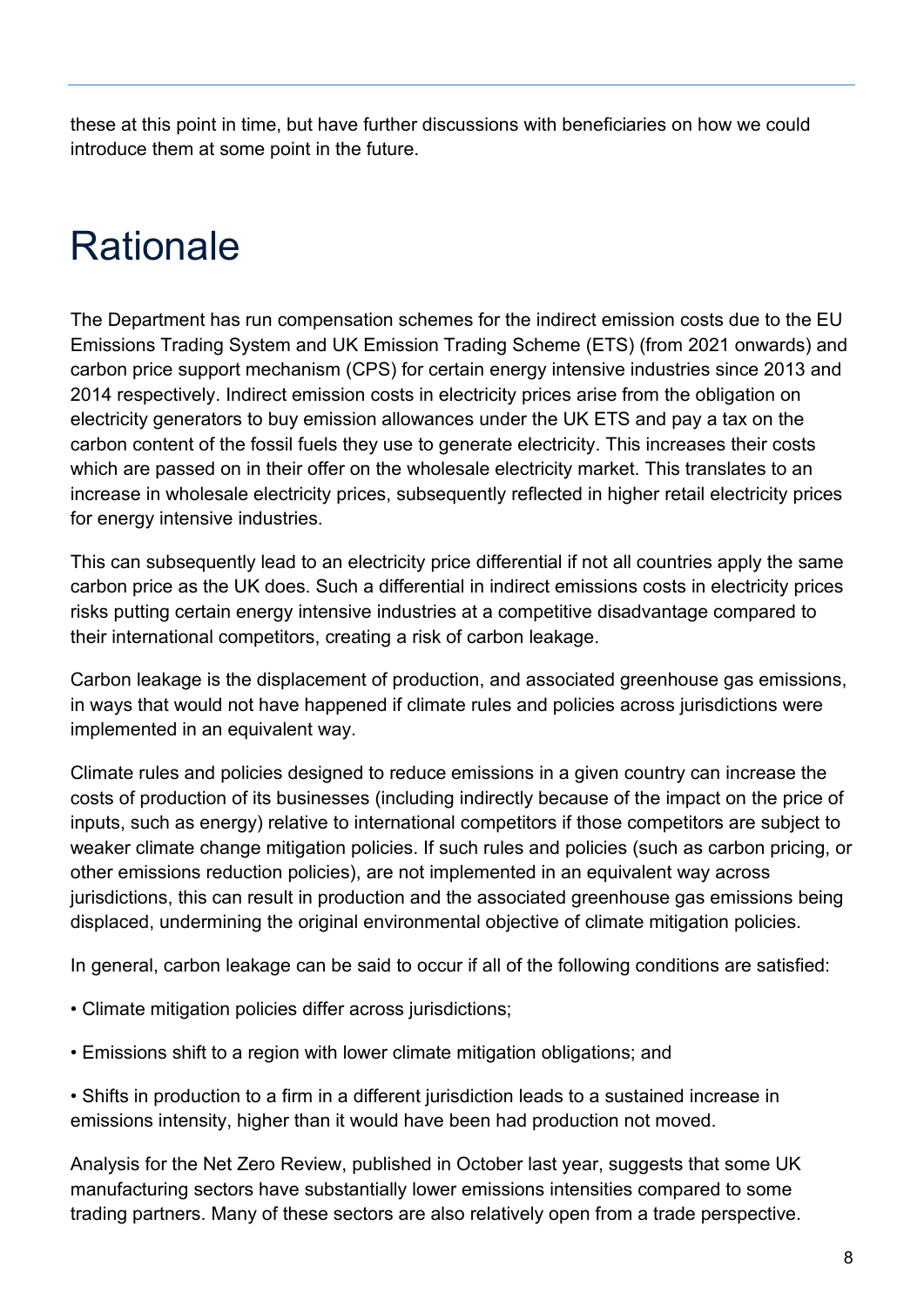When different levels of carbon price are applied to sectoral emissions intensities, the impacts look relatively low for most sectors, but the main exceptions are certain energy intensive industries.

The Government also recognises that UK industrial electricity costs are higher than those of other countries and agreed that it will act to address this by taking steps to reduce costs. Consequently, we have taken steps to protect those manufacturing sectors which are most exposed to the impact of the UK's relatively higher electricity prices due to indirect emission costs by introducing the compensation schemes. They reduce the cost of electricity, which reduces the risk of carbon leakage, supports the competitiveness of key manufacturing industries and helps to keep production and investment in the UK rather than moving overseas to countries with less ambitious climate policies.

## <span id="page-8-0"></span>Policy Context

There are significant positive changes taking place in the global efforts to mitigate climate change, which will support industry's net zero transition.

The UK became the first major economy in the world to pass laws to end its contribution to global warming by 2050 in 2019. The target will require the UK to bring all greenhouse gas emissions to net zero by 2050.

In 12 December 2020, the UK communicated its new Nationally Determined Contribution (NDC) under the Paris Agreement to the United Nations Framework Convention on Climate Change. The NDC commits the UK to reducing economy-wide greenhouse gas emissions by at least 68% by 2030, compared to 1990 levels.

In November 2020, the Government published the Ten Point Plan for a Green Industrial Revolution, setting out how the UK can make the most of the opportunities presented by the shift to net zero. This announced £12 billion of UK Government investment, and the ambition to leverage three times that amount of private investment by 2030 across key technologies such as hydrogen, offshore wind, nuclear, electric vehicles, heat and buildings.

In March 2021, the Government set out its Industrial Decarbonisation Strategy setting out how industry can decarbonise in line with net zero while remaining competitive and without pushing emissions abroad.

In October 2021, the Government published its Net Zero Strategy, setting out the roadmap for achieving net zero emissions by 2050. The commitments made will unlock up to £90 billion of private investment and support 440,000 jobs in green industries in 2030.

In April 2022, the Government published the Energy Security Strategy (ESS), setting out how the UK will move towards greater energy independence. Within the Strategy, the Government set out what support for industry would be made available by committing to extend the EII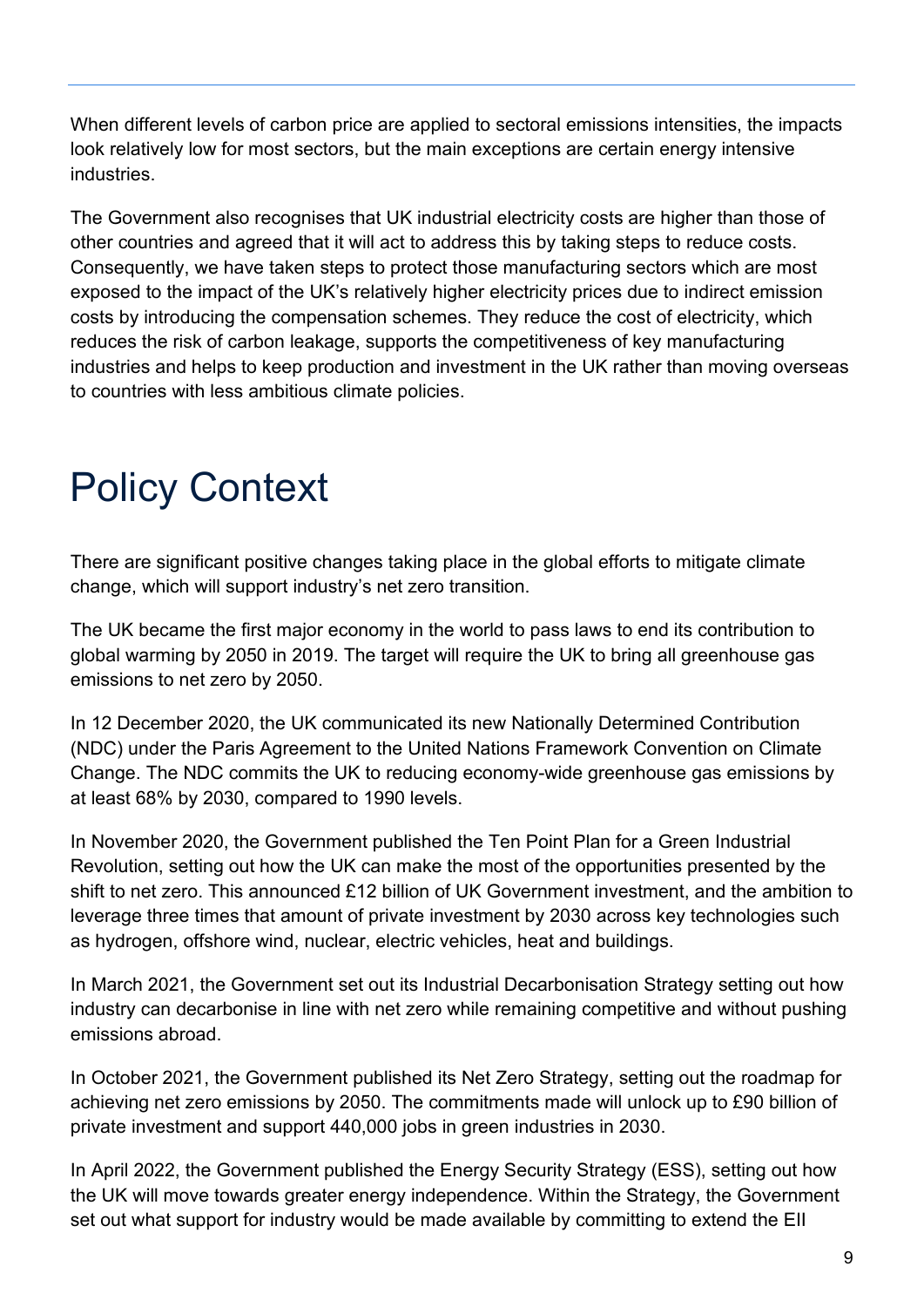Compensation Scheme for a further three years whilst increasing compensation by limiting the amount of the total indirect emission costs to 1.5% of the GVA and backdating payments to 1 Apr 2022. The ESS also committed the Government to exploring other mechanisms to improve energy competitiveness for British industry.

Auctioning under the UK ETS started in May 2021. The UK ETS will be the world's first net zero carbon cap and trade market, and a crucial step towards achieving the UK's target for net zero carbon emissions by 2050. We published the Developing the UK Emissions Trading Scheme (UK ETS) consultation on 25 March 2022 which includes options to align the scheme with our net zero target.

Whilst it is vital that the compensation schemes are compatible with the UK's domestic and international climate change framework, it is also important that they can also contribute to the delivery of Build Back Better: Our Plan for Growth which aims to boost the productivity and earning power of people throughout the UK.

Additionally, the compensation schemes align with the government's intention to level up the UK economy. The manufacturing sector is a crucial part of local economies across the United Kingdom, often providing well-paid jobs in areas where salaries fall below the UK average. Supporting these sectors to reach net zero carbon emissions by 2050 will provide new opportunities to level up the economy across all nations and regions of the country.

The compensation schemes apply to Great-Britain only and energy intensive industries in Northern Ireland are not eligible. The EU ETS continues to apply in Northern Ireland in respect of the generation of electricity for the single wholesale electricity market. The Protocol on Ireland/Northern Ireland, part of the UK-EU Withdrawal Agreement, applies to any compensation scheme for eligible energy intensive industries in Northern Ireland.

## <span id="page-9-0"></span>Review and Consultation

We launched a review of the compensation schemes last year, assessing them in light of the changed policy context, determining whether there continues to be a rationale for compensation, and if so, setting the conditions and timeframe under which that need might fall away. It also provided an opportunity to ensure that the compensation schemes are aligned with wider Government goals of energy efficiency and decarbonisation.

Our review assessed the risk of carbon leakage due to the indirect emission cost from the UK ETS and CPS. We also examined whether mitigating this risk provides wider benefits, such as levelling up and supporting jobs, ensuring business viability until the point at which industrial decarbonisation technologies can be deployed and increase productivity.

Following a literature review, collation of evidence from the consultation and a sector assessment, we conclude that there is a risk of carbon leakage due to indirect emission costs for some sectors. There is a risk that the indirect emission costs found in the electricity price could lead to the displacement of production, and associated greenhouse gas emissions that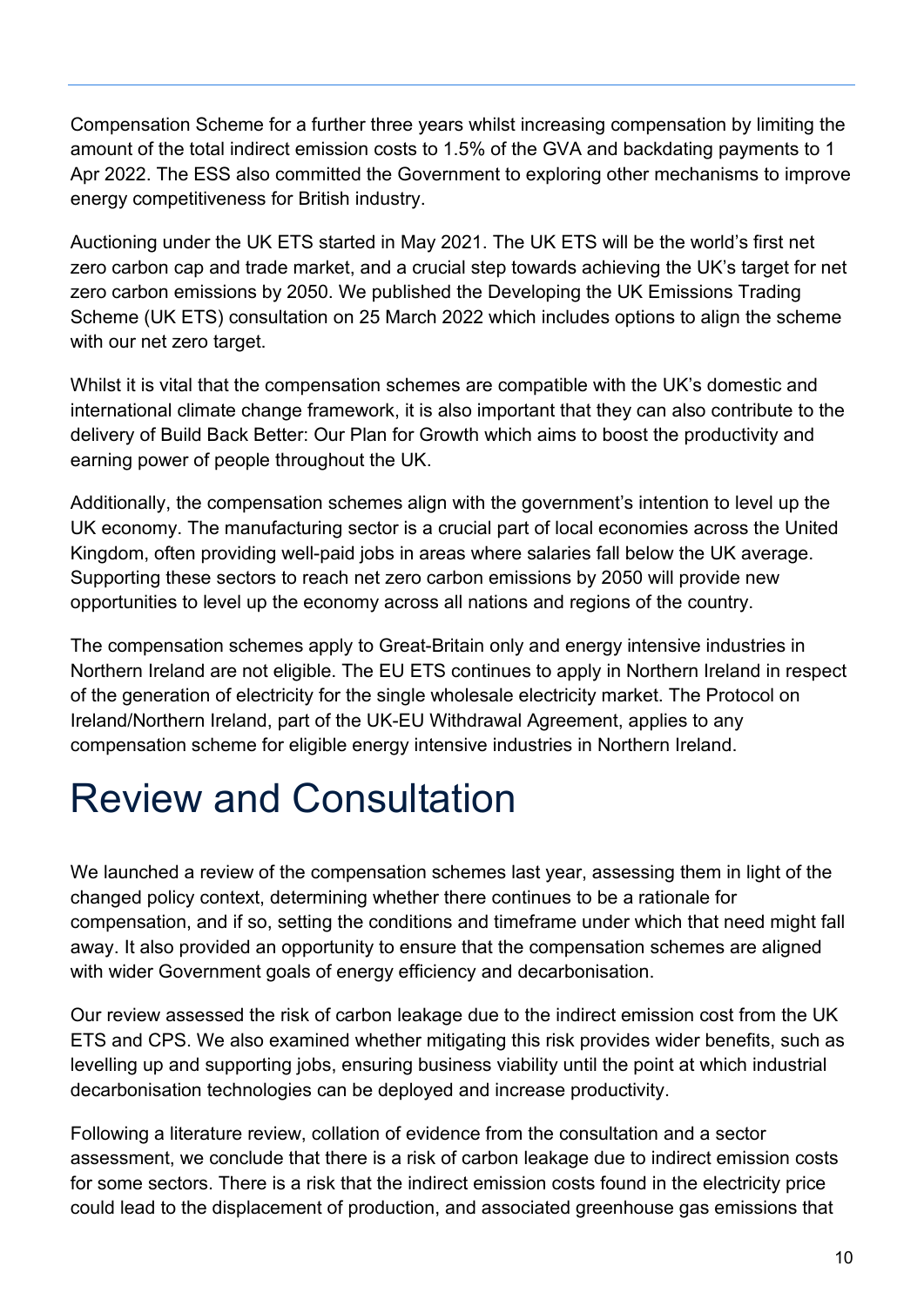would not have happened if climate rules and policies across jurisdictions were implemented in the same way. The sector assessment considered a wide range of factors to ensure sectors at risk of carbon leakage from indirect emission costs due to carbon pricing are eligible for support.

The Government responses sets out the key policy changes of the updated schemes. The accompanying guidance, which will be published in due course, contains more details.

The consultation published in June last year formed a key component of the review. The sections below summarise the consultation responses to the 'Review of the schemes to compensate energy intensive industries for indirect emission costs in electricity prices' and set out the Government's decisions for updated compensation schemes from April 2022.

## <span id="page-10-0"></span>Analytical Approach to Carbon Leakage

### <span id="page-10-1"></span>Evidence of Carbon Leakage Occurring in the UK

*Carbon leakage is the displacement of production, and associated greenhouse gas emissions, in ways that would not have happened if climate rules and policies across jurisdictions were implemented in an equivalent way.*

There is little quantitative evidence to suggest carbon leakage is currently taking place, despite very real risks being laid out by theory<sup>1</sup>. In part, this is thought to be due to historic low carbon prices in most jurisdictions<sup>[2](#page-10-3)</sup>, however prices have risen recently, and their impact is yet to be quantified. Furthermore, Governments have put in place measures to mitigate the risk of carbon leakage such as allocation of free UK ETS allowances and this compensation scheme.

The literature shows that carbon pricing can impact carbon leakage or competitiveness more explicitly in the future, especially given recent price increases. However, carbon pricing represents a portion of a firm's costs and is not always considered to be the most important factor for carbon leakage, with cost pass-through rates and abatement opportunities having a significant impact. Other factors which affect carbon leakage include capital intensity, trade intensity/exposure, emissions output and other industry associated costs.

Conversely, there are complicated reasons involved in decisions to relocate production and investment from the UK. A high supply of free UK ETS allowances to industrial sectors, and other mitigations or benefits of operating in the UK have and may continue to offset carbon leakage impacts e.g., access to capital, cost pass through rates, and abatement opportunities (see Industrial Decarbonisation Strategy).

<span id="page-10-2"></span><sup>1</sup> BEIS, UK Business Competitiveness and the Role of Carbon Pricing, 2020

<span id="page-10-3"></span><sup>2</sup> World Bank Group. (2019). State and Trends of Carbon Pricing 2019.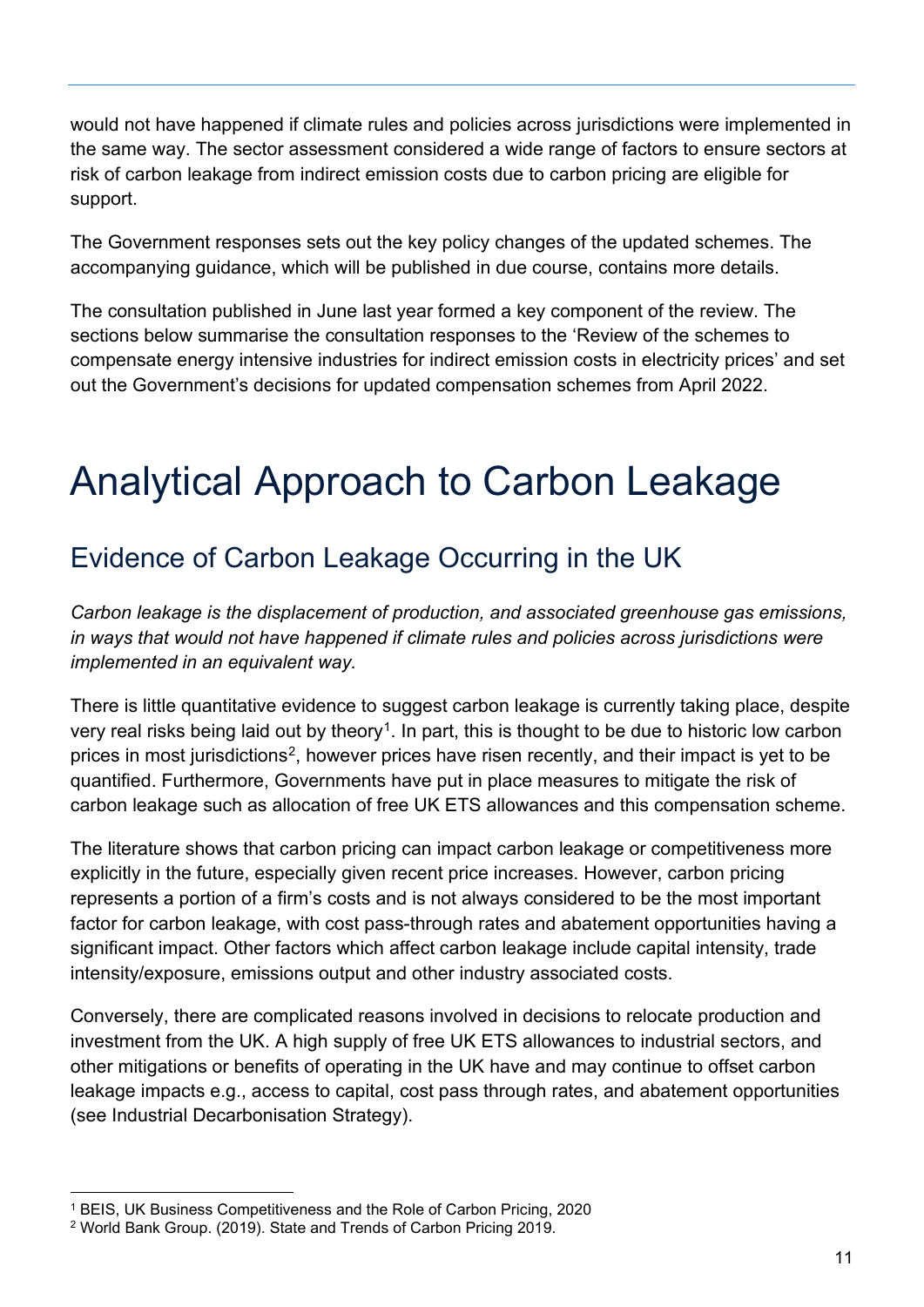Nevertheless, energy intensive industries (EIIs) are particularly exposed to carbon leakage due to their high proportional energy costs and high exposure to trade. The risk of carbon leakage through indirect emission costs of the UK ETS and CPS are likely to increase if the carbon price continues to rise.

1. To what extent do you agree with the risks and evidence of carbon leakage for UK EIIs?

### *Consultation Response*

The risk of carbon leakage was of concern to most respondents; with many responses highlighting relatively high UK energy prices as impacted by high carbon costs as a potential factor in carbon leakage.

Certain stakeholders also felt more at risk than others, with those industries with the tightest profit margins, most energy intensive and most open to trade arguing they were most at risk of carbon leakage.

Certain stakeholders felt the definition of carbon leakage used by the UK government was too limited, arguing that absence of historic evidence does not equate a lack of carbon leakage – nor does it limit the risk posed by carbon leakage in future years.

#### *Government Response*

The Government takes the risk of carbon leakage seriously, this consultation has been designed to identify and address the concerns of stakeholders potentially impacted by this risk. The Government acknowledges that if action to mitigate domestic emissions instead displaces emissions to areas without such action, this undermines the objective of meeting international goals set out under the Paris Agreement. As such BEIS, alongside other governmental departments, will continue to work to develop its understanding of carbon leakage within an international context, and aim to mitigate this risk where it arises.

The chosen definition of carbon leakage was carefully formulated to encapsulate the proposed risk this issue poses to the UK economy going forward. Historic instances of carbon leakage are hard to verify, but our aim with this definition is to identify and as such limit these instances going forward.

Despite a lack of historic evidence of carbon leakage, Government agrees that the risk of carbon leakage from indirect emissions exists. Government also agrees that recent rises in the carbon price and cost exposure are likely to have increased that risk. Therefore, Government will retain the EII Compensation Scheme whilst continuing to monitor the situation of carbon leakage.

2. Is there any evidence of carbon leakage through indirect carbon emissions that you think has been missed in this section?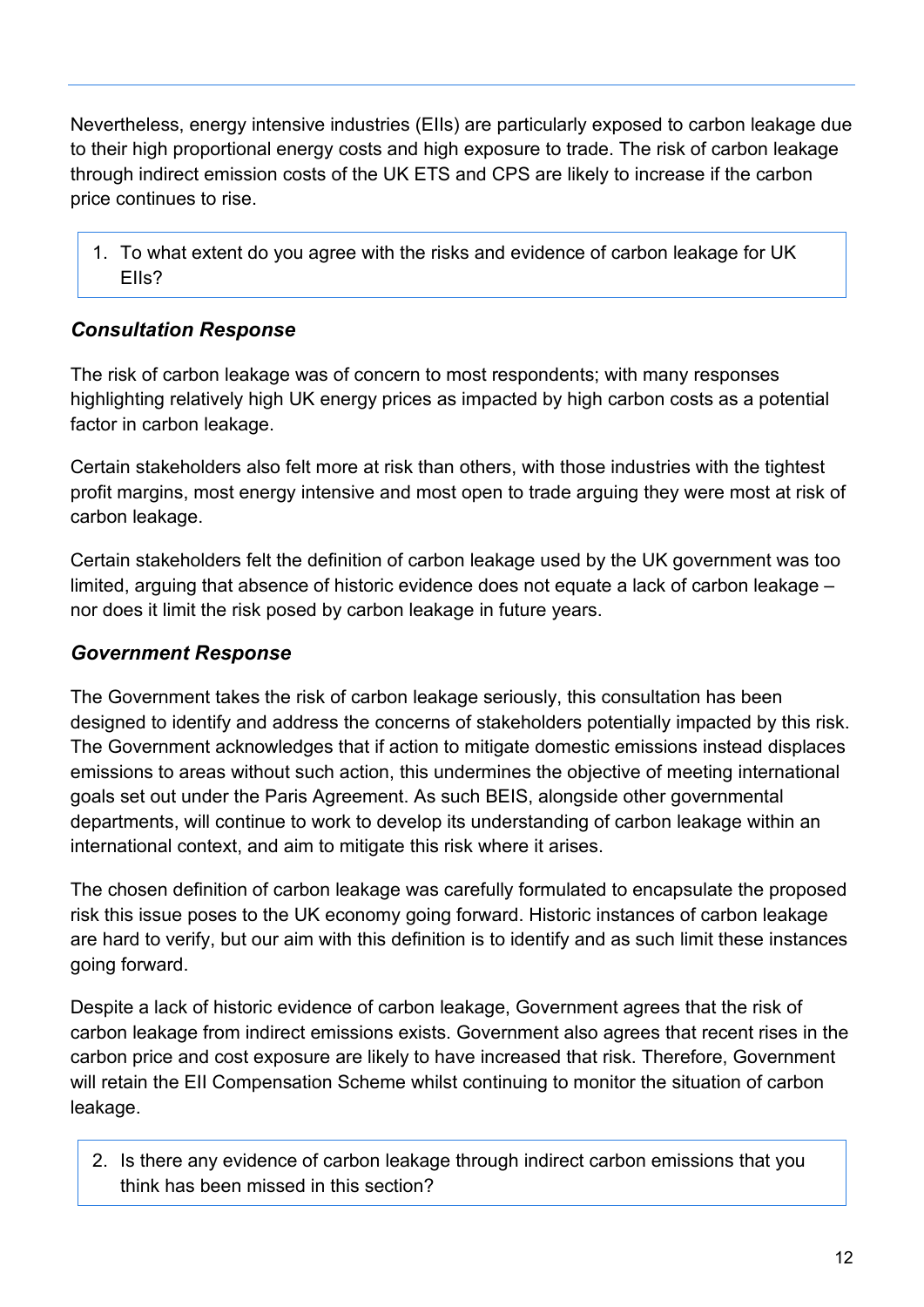### *Consultation Response*

Some respondents cited the increased administrative burden associated with new carbon costs in the UK as such they argued the risk of carbon leakage may be increased.

Many respondents brought up the concept of 'investment leakage', whereby ahead of carbon leakage firms would either cut domestic investment or increase investment abroad. They argued this was not accounted for within the government definition of Carbon Leakage.

Some cement producers cited an analysis conducted by PWC for CEMBUREAU (the European Cement Association) in 2020 looking at the risk of carbon leakage. This showed that under current free allocation rules and on the current CO2 price trajectory, the entirety of the UK cement industry would be at risk of carbon leakage by 2030 if no changes are made regarding cement production capacity.

#### *Government Response*

The admin cost associated with the scheme will be considered when designing the compensation schemes. The Government will aim to minimise the associated administrative burden for companies, whilst ensuring the proper checks for eligibility are carried out. This will be done by making minor changes to existing forms and providing clear guidance on how the forms should be used.

Sector eligibility has been determined following the methodology set out below.

### <span id="page-12-0"></span>Sectoral Eligibility

The methodology we set out in our consultation uses a quantitative assessment and qualitative assessment which will be combined to determine which sectors are eligible for compensation. The overall structure of the new methodology is as follows:



The quantitative assessment has been based on an indirect carbon leakage measure (ICLM). The calculation for this measure is set out below: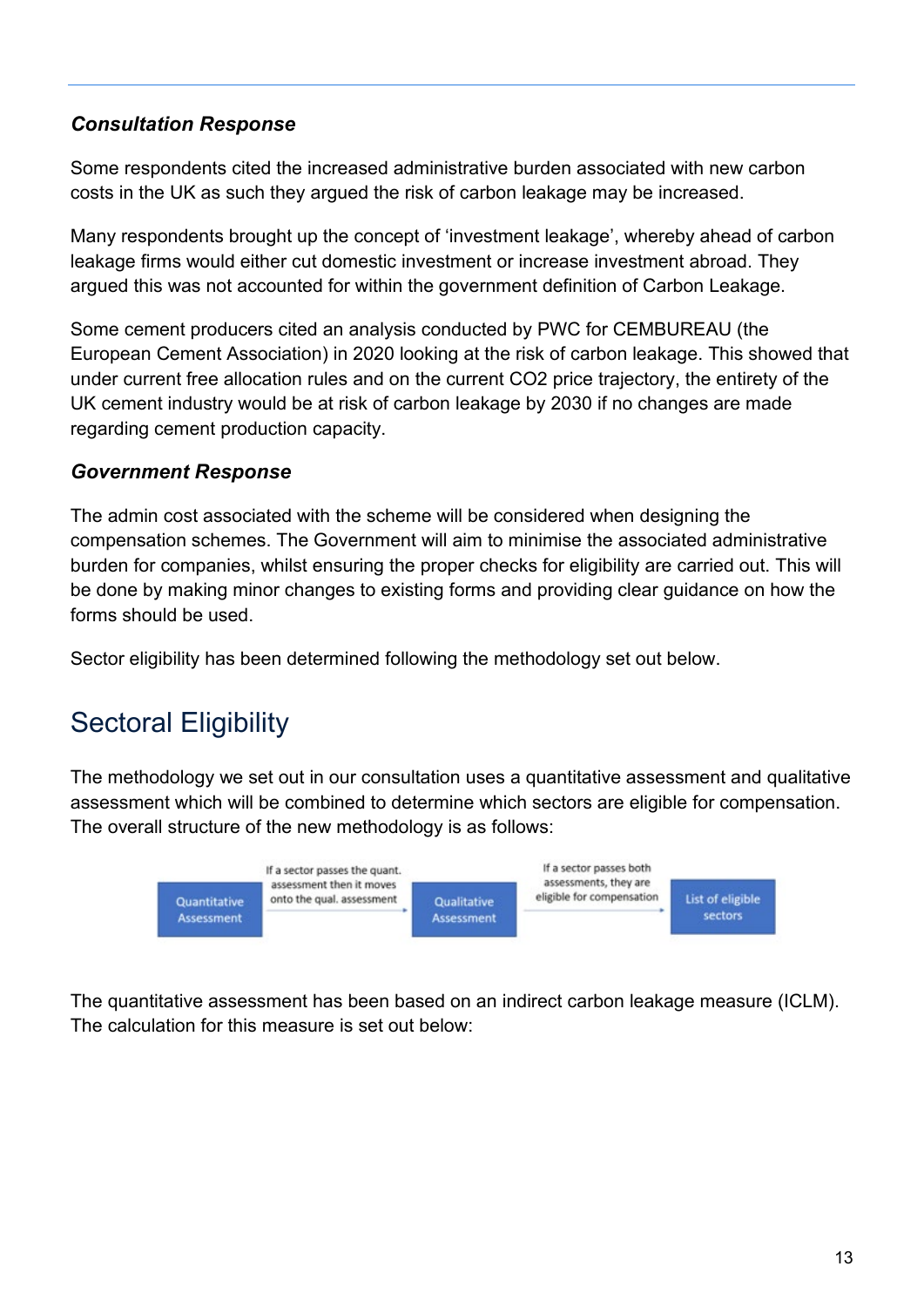$ICLM<sup>3</sup>$  $ICLM<sup>3</sup>$  $ICLM<sup>3</sup>$  = trade intensity x indirect emissions intensity, where:



Under this methodology a sector would pass the quantitative assessment if any of the following holds:

- The ICLM is above 0.36
- Has a trade intensity of greater than 45%
- An indirect emission intensity greater than 0.8kgCO2 per £ of GVA

The qualitative assessment sees each sector assessed for risk of indirect carbon leakage using a Red Amber Green (RAG) assessment. This assessment looked across four criteria for each sector. A sector will have each criterion characterised as either low, medium or high risk of carbon leakage due to indirect UK ETS and CPS costs and this in turn determines a RAG rating to illustrate carbon leakage risk for the sector.

The criteria are:

• Market characteristics: assesses ability of a sector to pass through indirect emissions costs based on parameters such as bargaining position, price taker position, market concentration and trading patterns.

<span id="page-13-0"></span><sup>3</sup> ICLM = ((Imports + Exports)/(Turnover + Imports)) x ((Electricity consumption x Emissions factor)/GVA)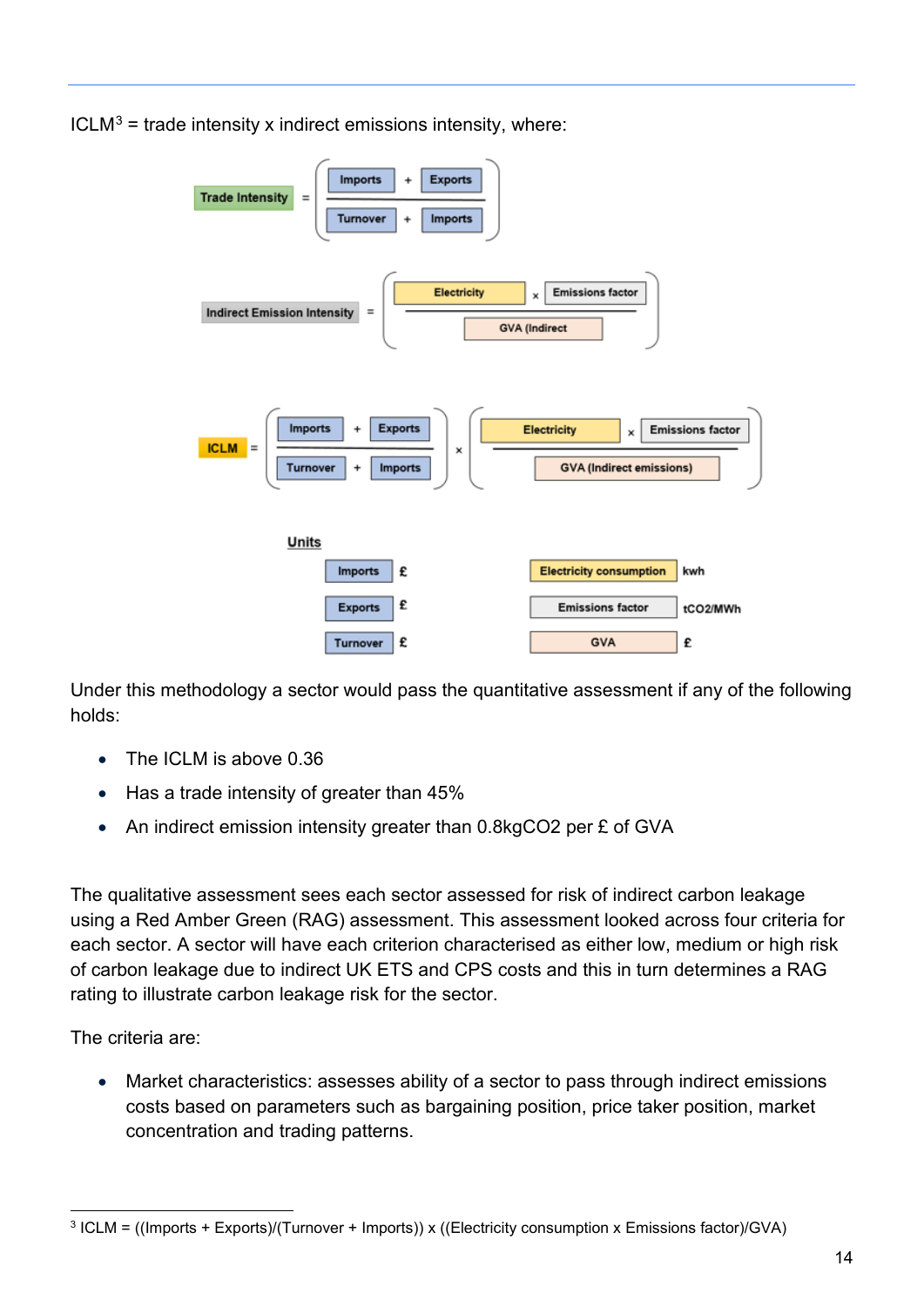- Profit margins: assesses parameters such as the current and future demand, output price, costs, investment, business demography of the sector, substitutability with other products and the feasibility of relocation for the sector.
- Abatement potential: assesses the scope for energy efficiency investments in order to reduce electricity consumption and therefore indirect emission costs in the sector. – Parameters will include current electricity consumption, international benchmarks, and the current and future adoption of future Best Available Technologies.
- Fuel substitutability: assesses the ability of the sector to shift from fossil fuel energies to electricity and whether there is a risk that difference in treatment between direct and indirect cost compensation hinders the energy-efficient electrification of the sector. This difference in treatment could lead to the unintended consequence of disincentivising electrification or energy efficiency measures more generally.

Each criterion is RAG rated for a sector. The first three criteria (market characteristics, profit margins, abatement potential) are collated to produce an initial RAG rating for a sector. This initial rating determines the risk of indirect carbon leakage.

Fuel substitutability is applied to sectors which have not met the sufficient threshold for risk of carbon leakage in their initial RAG rating. This criterion acts as a fail-safe to ensure marginal sectors are not incentivised by other carbon leakage mitigations such as free allowances to burn fossil fuels rather than use electricity. The fuel substitutability score is then applied to a sector's initial RAG rating to give a final rating. If the sector then meets the threshold for carbon leakage risk, it will receive relief under the scheme.

Each criteria's RAG rating will be formed through analysing underlying parameters.

In the RAG assessment, Red and Amber-Red indicate a high risk of indirect carbon leakage whilst Green indicates a low risk of indirect carbon leakage and Green-Amber represents a low-medium risk.

Sectors with a high trade intensity, indirect emission intensity and ICLM in the quantitative assessment, and sectors rated medium, medium-high or high risk of carbon leakage in the qualitative assessment will be eligible for indirect cost compensation.

3. To what extent do you agree with the proposed methodology to determine sector eligibility?

### *Consultation Response*

Many respondents did not like the inclusion of two-stage testing, with most respondents taking at least some issue. These groups often compared this with how the European Commission has determined eligibility and pointed out that it might raise competitive distortions.

The use of GVA (Gross Value Added) within the quantitative test was raised by several respondents; it was argued it is discriminatory to labour intensive sectors (per unit of energy). This led to the argument it should instead be considered as a percentage of profits.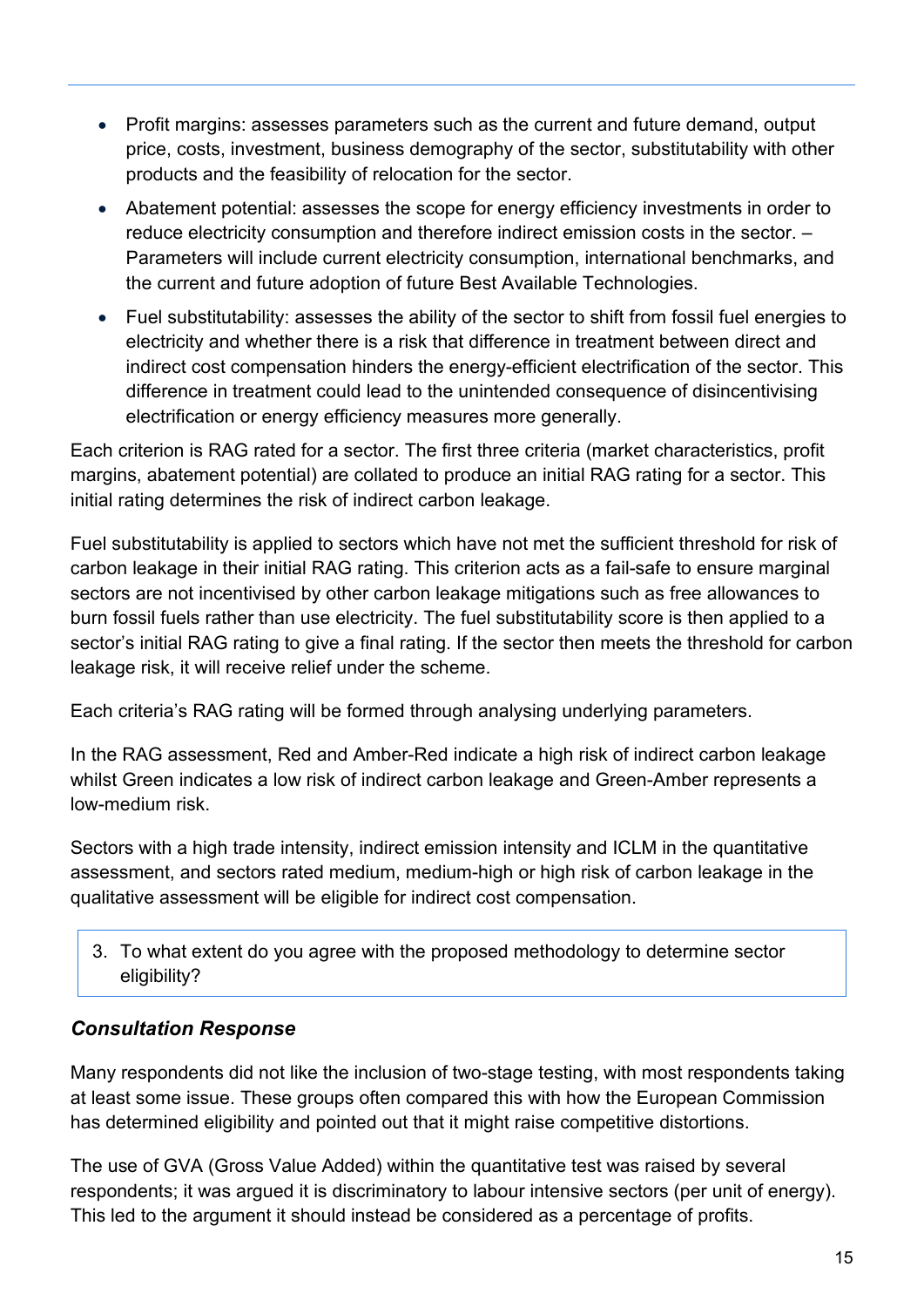Many respondents took issue with specific characteristics of the qualitative assessment; some felt that the Market Characteristics should include an assessment on the effects of EU CBAM (Carbon Border Adjustment Mechanism) on specific markets.

The subjectivity of the qualitative method came up several times; some stakeholders were concerned by the pass criteria decided for the RAG classification. While others echoed these concerns surrounding the qualitative assessment.

One respondent argued that within the abatement potential criteria, there should be greater flexibility to assess unique characteristics of each sector and each business, and that this needs a much longer dated historical data-set and future horizon time space to achieve the strategic objectives of UK economic prosperity.

There was some confusion surrounding the quantitative testing, particularly around the pass criteria for the test. Some groups cited a lack of transparency regarding the process and were unconvinced a company could easily navigate the criteria and consider themselves eligible for compensation; they suggest a simplification of the methodology.

There were some concerns surrounding the variables used within the quantitative test with it being highlighted that electricity usage as a measure could cause discrepancies within industries due to technology differences within sub-sectors. There were some arguments that the use of Fuel Substitutability could be problematic as it would only be possible for some sectors to fully engage in becoming carbon neutral.

Some were concerned that if industry data was not being used it may result in compromised quality of assessment. Certain groups offered to provide their own data for their sector to aid with the assessment due to concerns surrounding other sources. This was often followed with expressed concern that the data required for the quantitative test was not readily available and therefore may require a massive increase in learning and data from companies, with a brief period to do it. Several respondents were concerned that the data used by BEIS is not publicly available; they requested the process be open and available to scrutiny.

Some respondents felt that the process should be more forward looking and engage in aiding potentially growing industries with high trade intensity.

Several of the respondents were concerned this could reduce long run investment. They asked the government to confirm there will be low energy prices during the transfer to Net Zero.

The frequency of review came up, with some respondents asking there be more frequent reviews to account for the changes that could occur within the economy in the next 5 years.

One respondent expressed concern that their integrated manufacturing process they have portions of their process that are more electricity intensive than others; and asked how the methodology would account for this.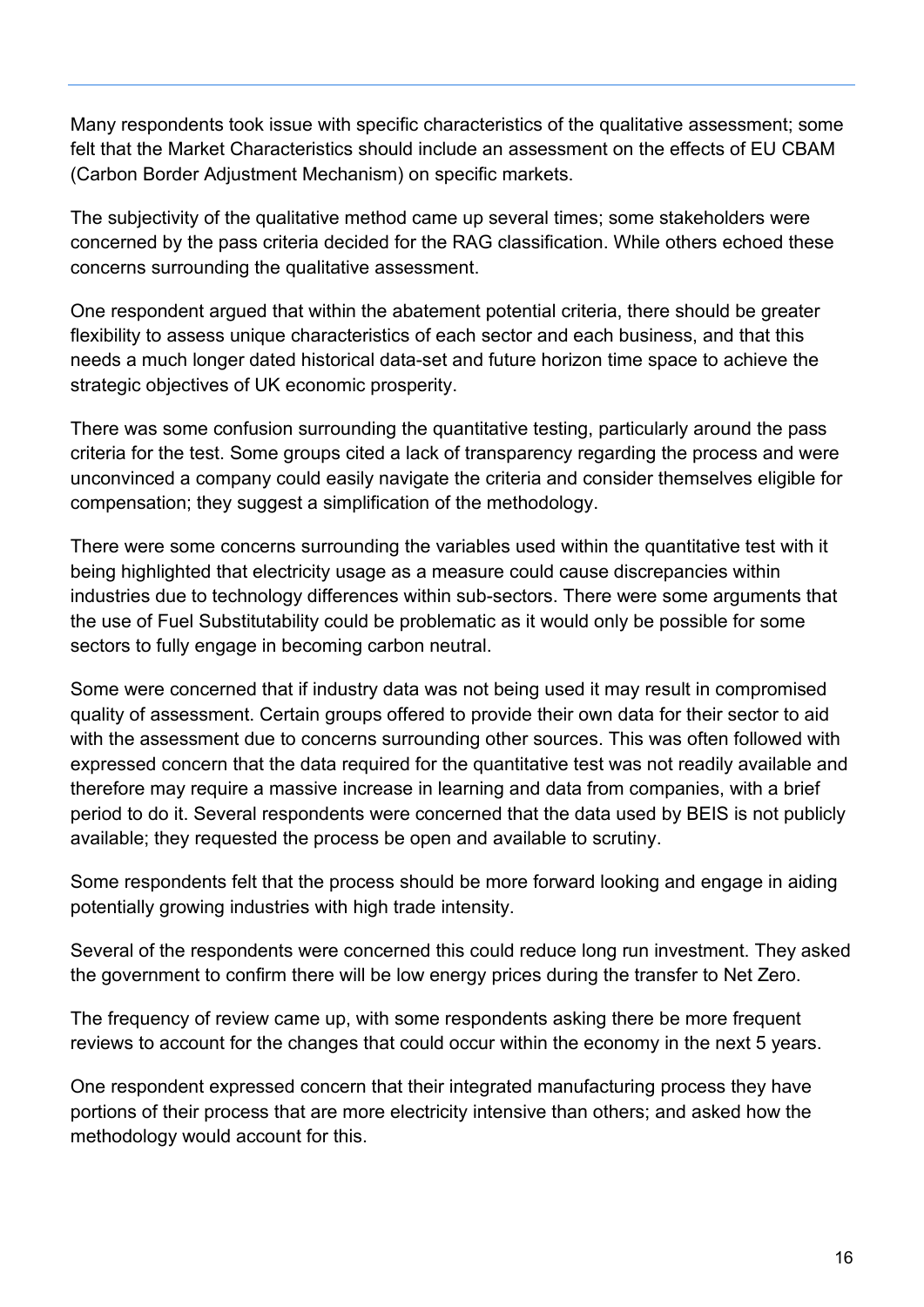#### *Government Response*

The inclusion of both quantitative and qualitative testing has been decided upon to ensure those sectors which are most at risk of carbon leakage are identified and supported. We are proceeding with both assessments with adjustments made on the quantitative thresholds and qualitative criteria based on feedback from the academic peer review and data availability.

The scheme application process will be designed to minimise confusion and administrative burden.

The implications of the EU CBAM have not yet come to fruition and as such are difficult to quantify, the design of the scheme – considering those businesses that are most engaged in international trade and with the lowest profit margins, should target those areas where the EU CBAM could be most impactful.

The methodology was presented to stakeholders in several different meetings to clarify the approach taken and address concerns on complexity, transparency, and data.

The methodology used the most granular data available across different sectors. Stakeholders were encouraged to provide more granular data if available and this was used to support the assessment when provided. The methodology underwent academic peer review in order to ensure the best data available was being used. Some data used in the assessment is too granular to share due to ONS data sharing rules and issues around commercial sensitivity.

The assessment was done at a sector level due to the infeasibility of looking at specific processes at a product level given data and time constraints.

The quantitative assessment thresholds have been adjusted compared to those originally set out in the consultation. The indirect emission intensity factor has been adjusted down to account for the UK marginal emission factor. The trade intensity factor has also been increased to ensure that sectors with higher exposure to trade reach the qualitative assessment. The ICLM threshold has been adjusted to account for these changes.

The quantitative assessment also now requires sectors to meet all three thresholds rather than just one of any of the thresholds. This is to ensure that eligible sectors have both high trade intensity and high indirect emission intensity. This avoids a sector passing the quantitative assessment based on one metric, such as trade intensity, which would not be a clear enough indicator of a risk of carbon leakage on its own.

The qualitative assessment considered a significant number of criteria as part of the RAG rating. This ensured sectors were considered in a wide context when assessing the risk of carbon leakage. A clustering programme was applied to criteria to reduce the risk of subjectivity in the assessment. The RAG rating score system was also peer reviewed by academics to further reduce the risk of subjectivity and ensure sectors at most risk of carbon leakage passed the assessment.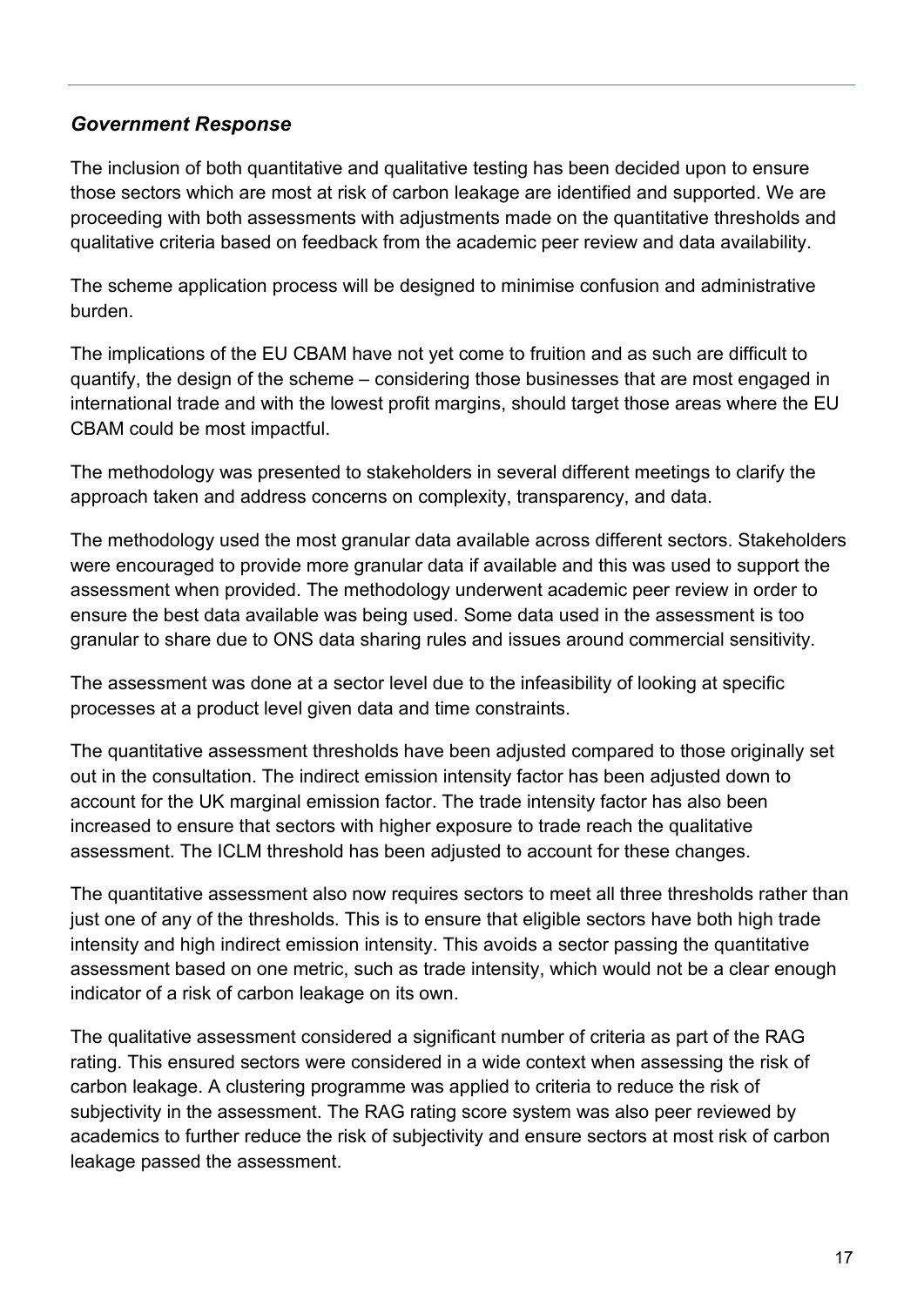4. To what extent do you agree with the proposed list of sectors and subsectors that will be assessed under the proposed methodology for sector eligibility?

#### *Consultation Response*

Generally, the consultation response supported those sectors already on the list to be assessed. Many respondents offered suggestion for additional sectors or alterations to the way each sector may be assessed.

Several responses argued all UK ETS sectors should be reviewed and that those sectors not included should be allowed to provide evidence to be considered. It was further argued that the eligibility of sectors reassessed over time as the variables involved will most likely change.

One stakeholder argued that a broader group of Metal production/treatments should be assessed together so energy efficiency is encouraged for those companies who are not currently being as energy efficient as possible.

### *Government Response*

The chosen sectors for review were selected to identify most effectively those who need support, based on their likelihood as energy intensive industries and potential risk of carbon leakage. Assessing all sectors would be much more resource intensive and is unlikely to merit the increased levels of resources to do so.

The makeup of the eligible sectors has been decided based on their risk of carbon leakage. Concerns surrounding a skew towards primary production are understandable, however the industries that qualify for assessment tend to be highly exposed to international trade, with thin profit margins and low abatement potential. These industries are those most in need of support to mitigate their risk of carbon leakage and as such are those most likely to be assessed.

The scheme has been designed to incentivise energy efficiency. The compensation schemes have included energy efficiency benchmarks from the beginning with a lower level of compensation for those business that were relatively less energy efficient, where such benchmarks existed. The sections on energy efficiency benchmarks below sets out the Government decisions for its future use.

The assessment of eligibility based on product is utilised to ensure those businesses that produce goods at risk of carbon leakage and are electricity intensive can receive support. An additional requirement of energy efficiency across all products could disincentivise energy efficiency in those eligible products and increase the risk of carbon leakage.

5. Are there any sectors or subsectors that are at risk of carbon leakage and should be considered? Please provide evidence of the risk of carbon leakage.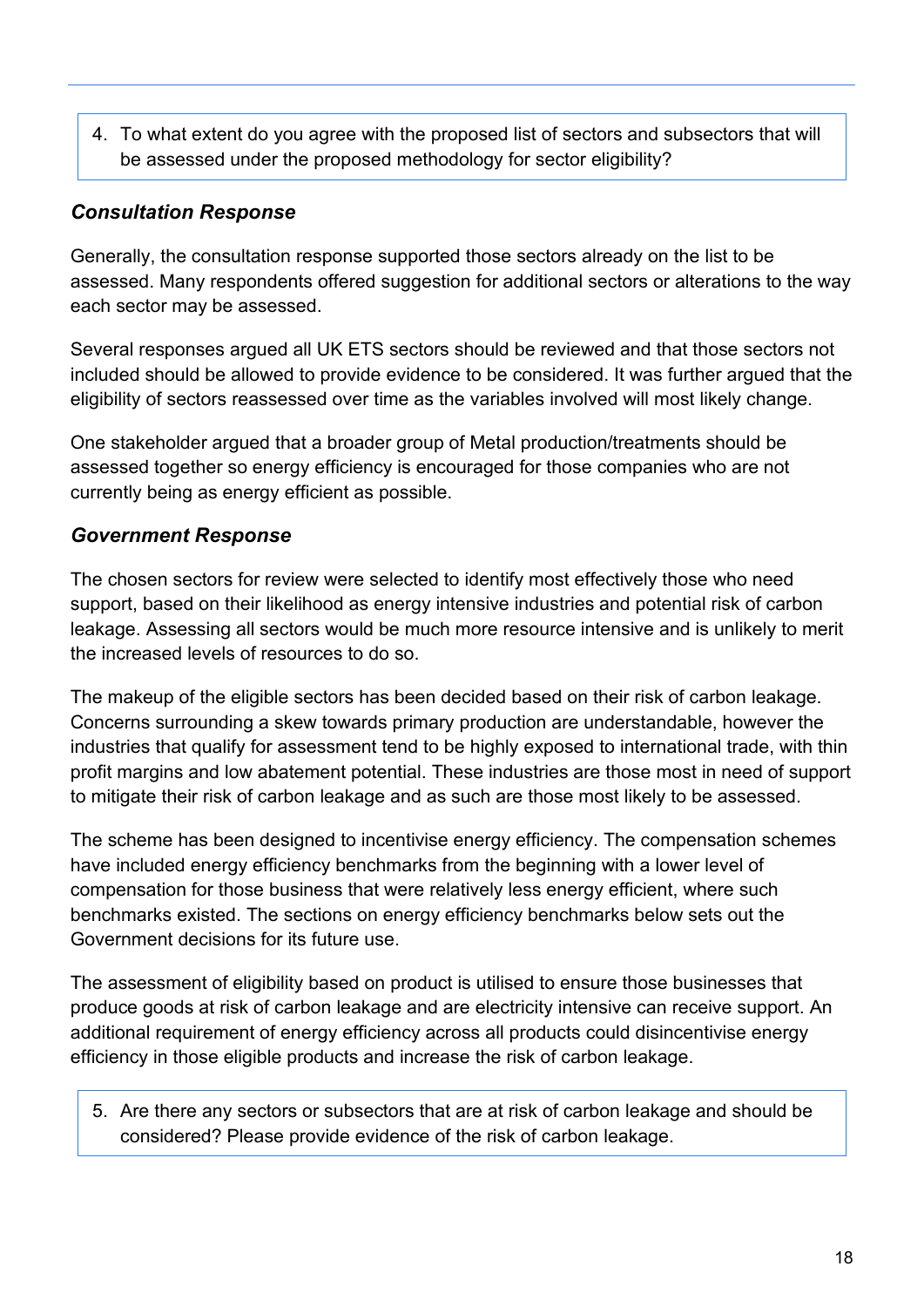#### *Consultation Response*

A third of respondents chose not to comment on this section. Many of those that did respond would state that their industry should be considered but offering little evidence in support of these statements.

Respondents from the lime sector asked that they be assessed separately from plaster, which has the same SIC code grouping; stating that they are at risk of carbon leakage and that the grouping may reduce their ability to be accurately assessed. They found in their own tests that on average from 2016 to 2018 the Lime sector passed all quantitative tests for being at risk of CL.

Three respondents argued that the SIC code 25500 (Forging, Pressing, Stamping and Roll Forming of Metal; Powder Metallurgy) should be considered arguing this SIC code requires assessment.

#### *Government Response*

All sectors that were recommended by stakeholders were assessed. All supporting evidence provided was used to support the assessment and ensure sectors were assessed accurately and robustly.

Some sectors that passed the quantitative assessment were not deemed eligible once the full assessment was complete.

SIC code 25500 (Forging, Pressing, Stamping and Roll Forming of Metal; Powder Metallurgy) has not been included on the list of eligible sectors as it has been deemed not to be at high enough risk of carbon leakage to pass the assessment.

Annex A outlines those sectors we found to be at risk of carbon leakage and therefore eligible for compensation.

### <span id="page-18-0"></span>Business Level Test

The compensation schemes also apply a business-level test to target compensation at those companies in eligible sectors most at risk of carbon leakage due to the indirect emission cost. In our consultation, we recognised that this test creates a risk that some companies may not pass it by virtue of their company structure, and we have therefore been treating a company as passing the test if it can demonstrate to the satisfaction of the Secretary of State that:

The business only fails the 5% test because of the inclusion of business activity which does not relate to the manufacture of the eligible product(s); or

A business operating in the market, and which manufactures the same product in the UK has passed the 5% test and is eligible for compensation.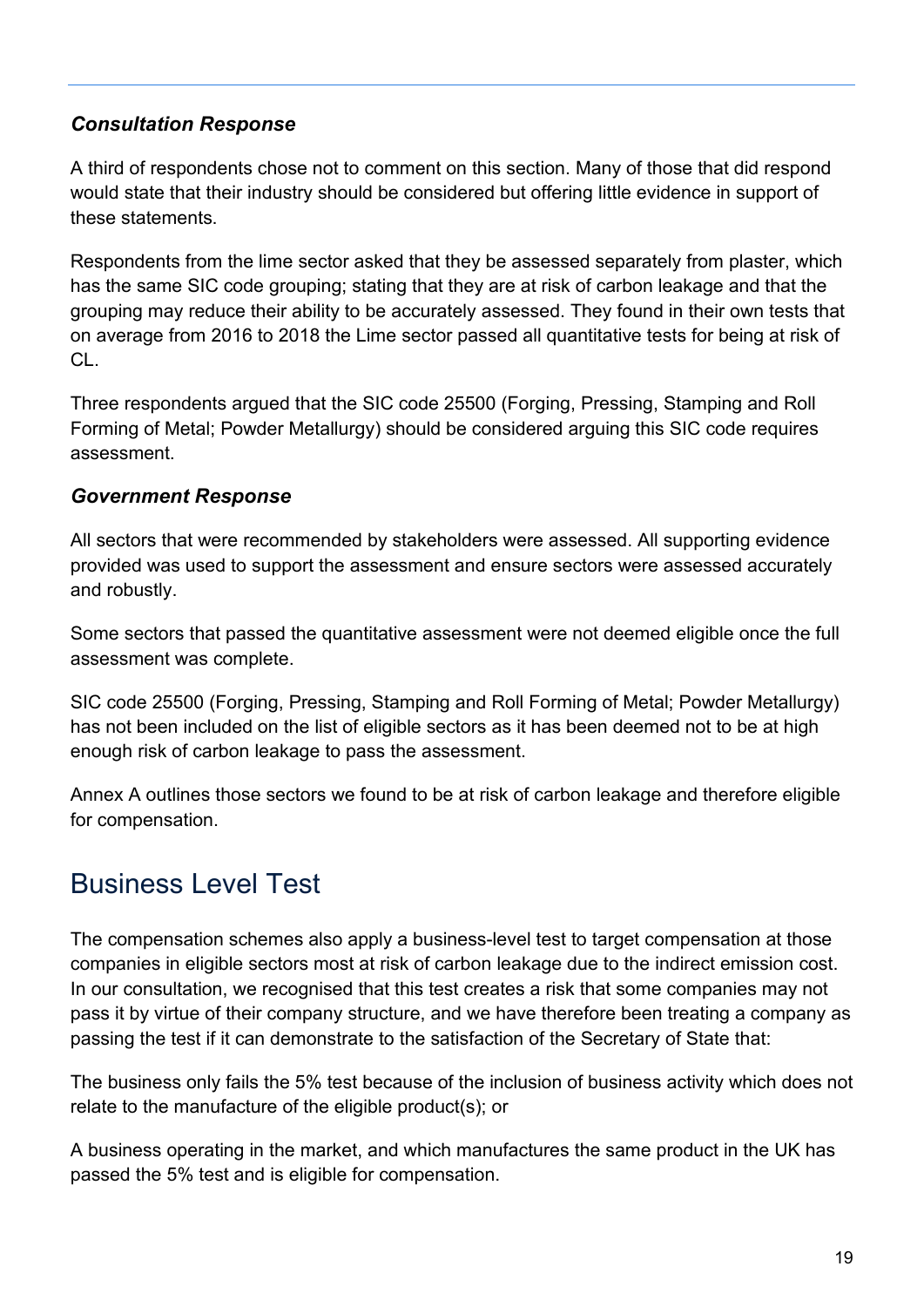The consultation proposed to retain the business-level test and the above exemptions, but to update the reference period and carbon price to use in our guidance for the next financial year.

6. Do you agree with our proposal to retain the business-level test and its exemptions? Please provide an explanation or information to support your view.

#### *Consultation Response*

Respondent overall supported the proposal to retain the business level-test, but some expressed concerns that it may cause intra-sectoral competitive distortions, the threshold is set too high, and the exemptions should be widened to include markets in the EU.

Some respondents also sought for clarification about the reference period to calculate the average GVA and ask for 2020 and 2021 to be excluded from the test.

One respondent pointed out that the test gives companies an incentive to reorganise themselves corporately to pass it and that could lead to energy inefficiencies.

#### *Government Response*

We have recognised the risk of intra-sectoral competitive distortions due to the business level test and therefore included the two exemptions set out above. We also recognise the incentives for corporate restructuring to pass the test, but this potential issue only applies to eligible sectors and should be greatly mitigated within an eligible sector by the same exemptions. We have therefore decided to retain the business level test with the exemptions.

For the reference period used, for at least the first year of the scheme, the scheme will operate on a multi-annual baseline period, whereby a firm's level of compensation is determined initially using the most recent 5- year period of historic data, where annual account are available. Firms will have the option to exclude FY 20/21 and 21/22 from their baseline to account for the impacts of the Covid-19 pandemic.

## <span id="page-19-0"></span>Design of the Compensation Schemes

To calculate the level of compensation per installation, we have been applying the following formula since 2013:

 $Amax_t = Ai \times C_t \times P_{t-1} \times E \times AO_t$ 

In this formula, Ai t is the subsidy intensity at year t, expressed as 100% minus 1.5% of company GVA or 75% - whichever is higher, Ct is the applicable CO2 emission factor (tCO2/MWh) (at year t); P t-1 is the UK ETS reference price at year t-1 (£/tCO2); E is the applicable product-specific electricity consumption efficiency benchmark; and AO is the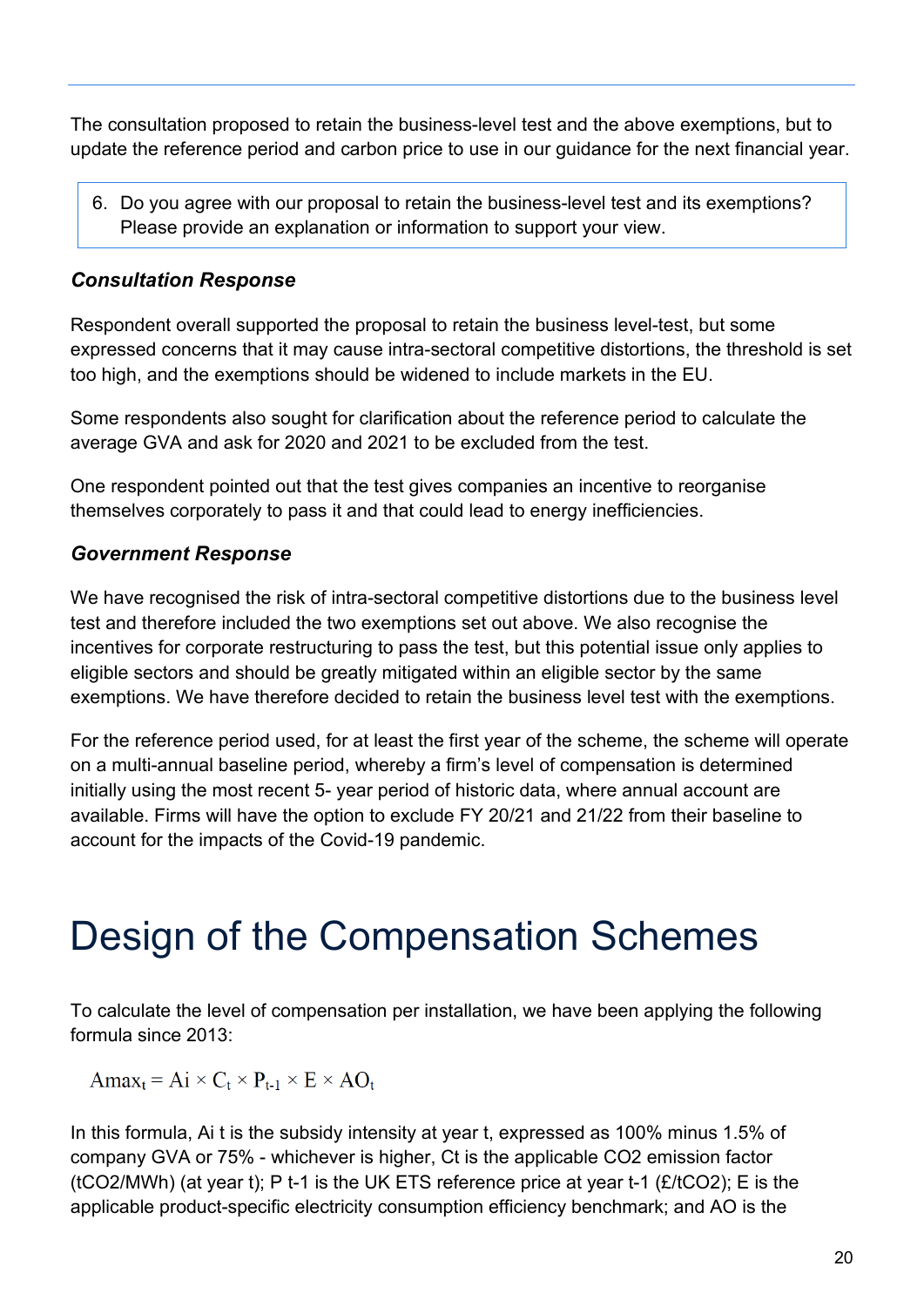baseline output. Not all products had benchmarks and the schemes have therefore been using a fall-back electricity consumption efficiency benchmark (EF):

 $Amax_t = Ai \times C_t \times P_t - 1 \times EF \times AEC_t$ 

Having reviewed the schemes and considered the responses to the consultation, we have decided to continue to apply this formula but update the variables as set out below.

### <span id="page-20-0"></span>Carbon Price

The UK ETS went live on 1 January 2021 and its auctions and the secondary market launched in May 2021. The UK ETS price is set by the market and what participants are willing to pay for carbon emission allowances.

The carbon price support mechanism is a carbon tax levied on fossil fuels used to generate electricity. It was introduced in 2013 to underpin the price of carbon at a level that drives low carbon investment. The revised schemes will use a reference price of UK ETS allowances by using the mean average of the daily one-year forward UK ETS prices (closing offer prices) for delivery in April of the year for which compensation is granted, as observed on the carbon exchange, Intercontinental Exchange (ICE), from 1 April to 31 March of the year preceding the year for which compensation is granted. This reference price will be used to calculate the following year's compensation payments. In case of the level of the carbon price support mechanism, Treasury sets its rates two years ahead of the year in which they will apply, and the CPS is currently set at £18/tCO2.

### <span id="page-20-1"></span>Baseline Output

We have been calculating the level of compensation based on an installation's baseline production or its baseline electricity consumption level, as defined in the 2012 EU ETS State Aid Guidelines. This baseline output meant the average production or electricity consumption level at the installation over the reference period 2005- 2011 (with possibly one year excluded).

In the updated compensation scheme, for at least the first year of the scheme, the scheme will operate on a multi-annual baseline period, whereby firms level of compensation is determined initially using the most recent 5- year period of historic data, where annual accounts are available. Firms will have the option to exclude FY 20/21 and 21/22 from their baseline to account for the impacts of the Covid-19 pandemic. After the first year, we will explore the idea of a dynamic baseline, whereby we will calculate the level of compensation based on previous quarters electricity consumption or production tonnage.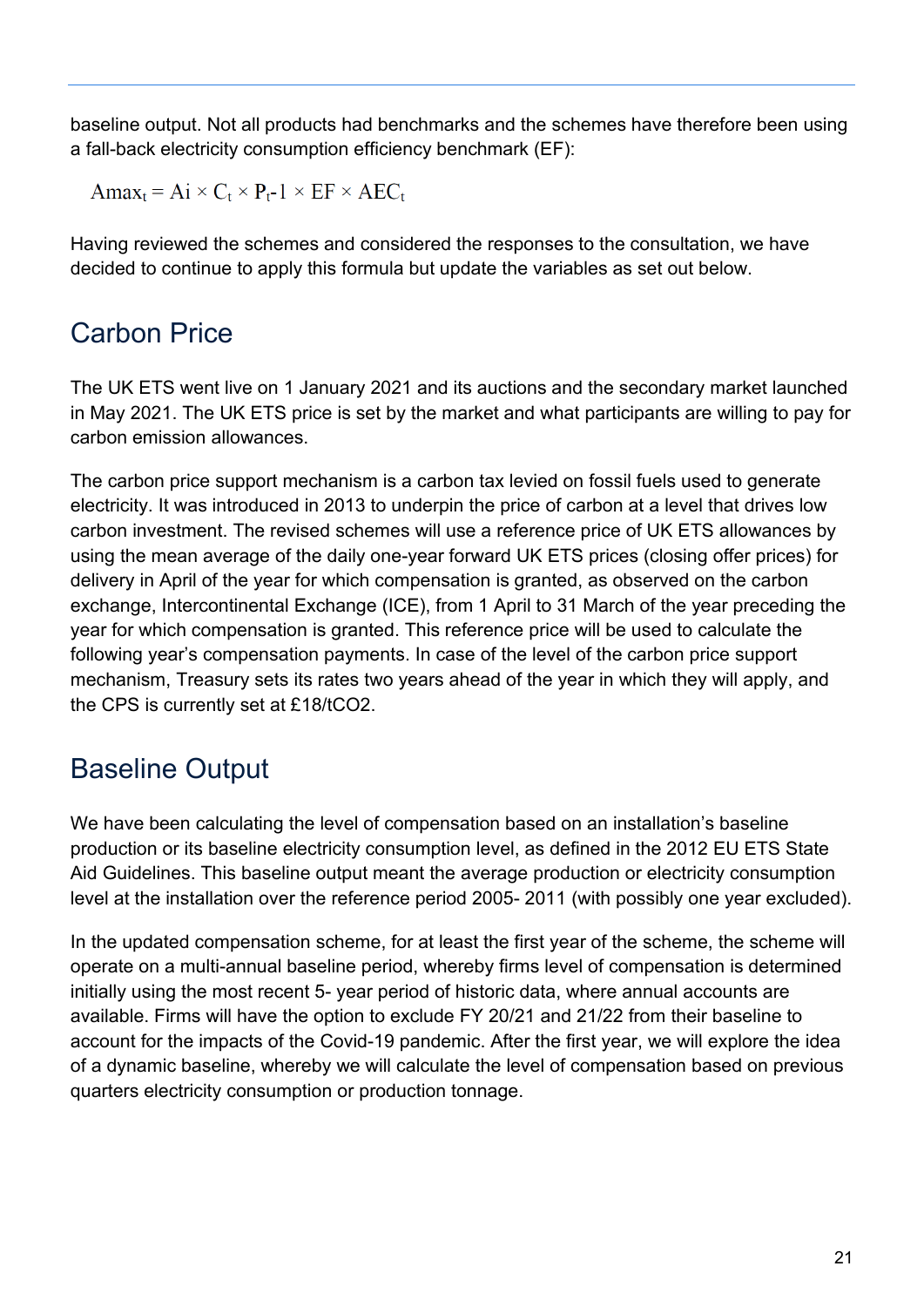### <span id="page-21-0"></span>Subsidy Intensity

Subsidy intensity is the term which denotes the ratio (as a %) between the amount of subsidy and the eligible costs. It is a criterion designed to avoid the situation where a beneficiary from a subsidy uses any excess subsidy for other purposes which may be detrimental to competition and/or to include a minimum contribution by the beneficiary to ensure that it has an incentive to carry out the subsidised activity efficiently. The compensation formula currently applies a subsidy intensity of 75%. The consultation also asked about alternatives to a flat rate 75%.

In our consultation, we proposed to increase compensation by limiting the amount of the total indirect emission costs to 1.5% of the GVA of the company concerned in a respective year. However, companies that may become eligible for this proposal will be required to apply for certain types of government support to invest in energy efficiency and decarbonisation.

- 7. Do you agree with our proposals to keep the subsidy at 75%, but also limit the indirect total emission cost due to the UK ETS and CPS to 1.5% of a company's GVA in a respective year? Please provide an explanation or information to support your view.
- 8. What would be the impact of lowering the aid intensity to 65% rather than 75%? Please provide an explanation or information to support your view.

#### *Consultation Response*

Most respondents asked for increasing the subsidy intensity, or at least maximising it similar to the same level as in the 2020 EU ETS state aid guidelines.

Roughly half of the respondents argued not to link a higher subsidy intensity, such as capping the indirect emission cost to 1.5% of a company's GVA, to a successful application to Government energy efficiency schemes, because these schemes have budgetary limits which might prevent eligible companies for such an increase from being successful in obtaining funding. Respondents also questioned whether companies will have to apply annually to Government energy efficiency schemes in able to be eligible for the increase in subsidy intensity and what the implications for larger projects are that take years to commission.

### *Government Response*

We will update the subsidy intensity to limit a company's total indirect emission costs to 1.5% of their GVA or 75%, whichever is greater. We have increased the overall budget limit for the scheme accordingly, but as is the case under the current scheme, if there is a risk of budget over-spend, we may choose to reduce the aid intensity. GVA will be defined as earnings before interest, taxes, depreciation and amortisation (EBITDA) plus staff costs (including employer's pension and national insurance contributions).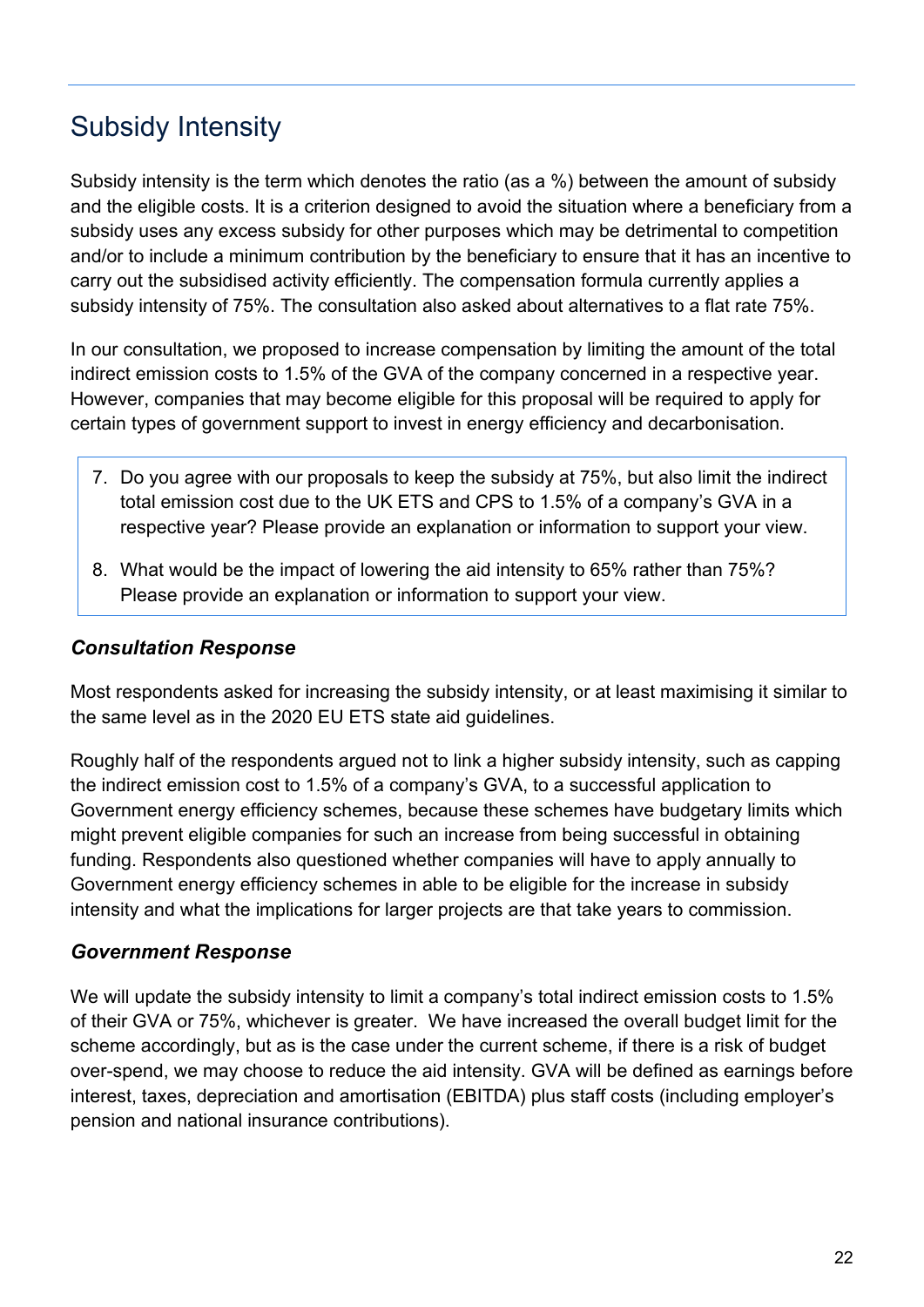### <span id="page-22-0"></span>CO2 Emission Factor

The CO2 emission factor (tCO2/MWh) refers to the weighted average of the CO2 intensity of electricity produced from fossil fuels in the UK. It assumes that fossil fuels will continue to be the marginal energy source those power plants use to meet marginal demand for electricity in the time period proposed. These power stations will therefore continue to determine the passthrough cost of the carbon price.

The consultation proposed using the latest figure of the estimated carbon dioxide emissions per GWh of electricity supplied for all fossil fuels from the DUKES and update the formula with this figure annually. The annual figure in DUKES provides a more accurate estimate of the actual emission factor compared to a fixed forecast over the rest of the first phase of the UK ETS. Combined with the carbon price, the DUKES figures reflect closer the actual indirect emission costs in electricity prices. An alternative option is to establish a market-based CO2 emission factor for 2022-2030 or per annum. This would provide BEIS with a future estimate and provide more certainty over the level of compensation. However, such a future estimate may not accurately reflect the actual emission factor and a single estimate will not consider annual fluctuations.

We have also been applying the same CO2 emission factor to other sources of electricity than from the grid, such as Combined Heat and Power (CHP) installations. Applying the same factor does not differentiate between the carbon intensity of different electricity supply sources, but does avoid potential manipulations and is easier to administer. We therefore proposed to continue applying the same CO2 emission factor to all sources of electricity supply whether auto-generation, electricity supply contracts or grid supply.

- 9. Do you agree with our proposal to apply the latest figure of the estimated carbon dioxide emissions per GWh of electricity supplied for all fossil fuels from DUKES and update the formula with this figure annually? Please provide an explanation or information to support your view.
- 10.Do you agree with our proposal to continue applying the same CO2 emission factor to all sources of electricity supply whether auto-generation, electricity supply contracts or grid supply? Please provide an explanation or information to support your view.

### *Consultation Response*

Some respondents replied that the options are at extreme ends of the spectrum: a factor that is updated annually and a single factor for the phase to 2030, and therefore suggest another option to set the emission factor based on the two allocation periods of UK ETS, 2021-2025 and 2026-2030. This would provide a balance between providing more certainty over the level of compensation for both BEIS and companies, but also ensure that changes in the electricity generation mix are considered.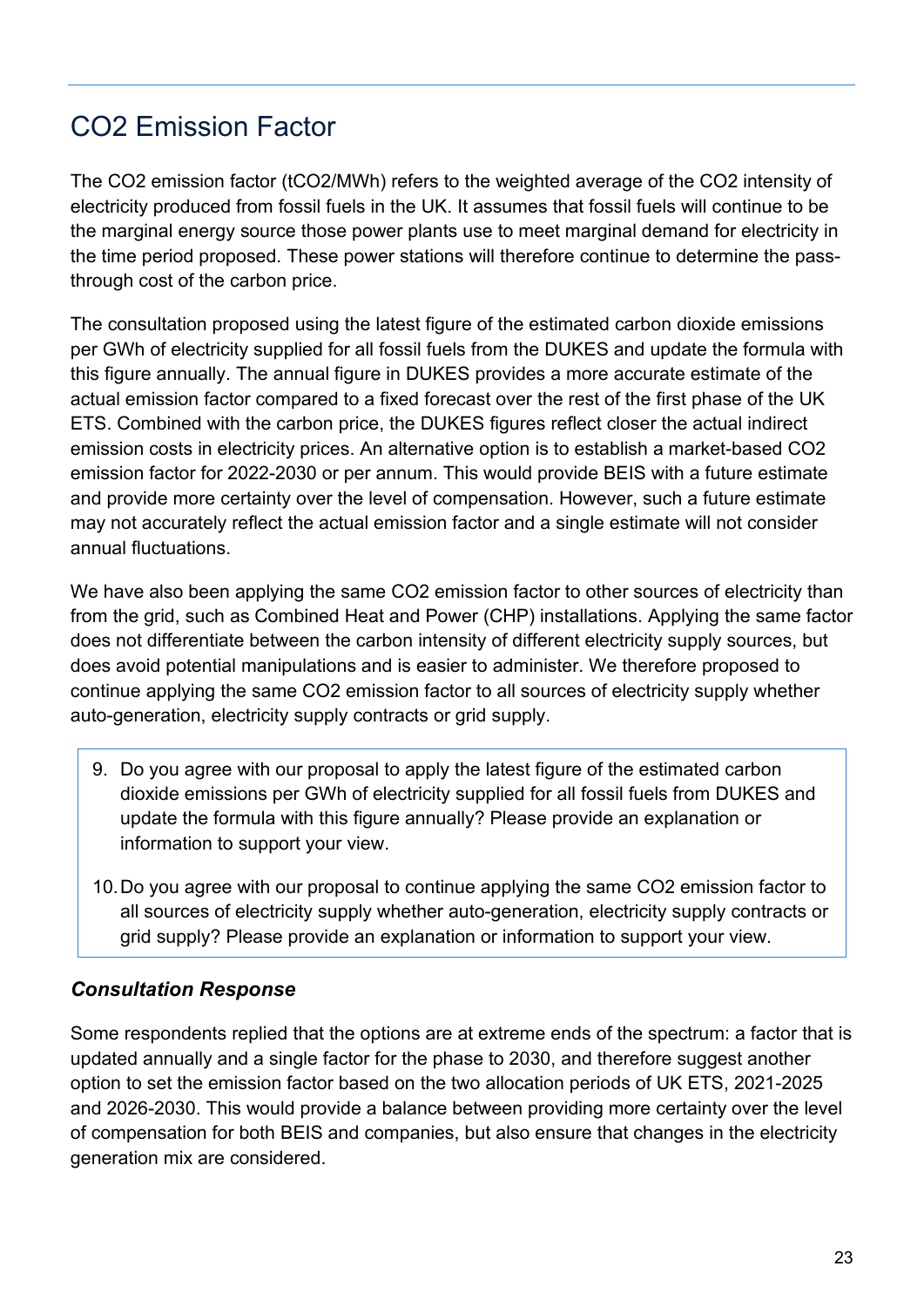Other respondents raise the point that, since the UK is pursuing greater interconnection with the rest of Europe, it will increasingly be subject to the marginal cost of power in the EU when the UK's renewable sources are not able to generate. These prices will contain the passthrough cost of the EU's carbon price, but the DUKES emission factor does not take this into account which might result in a lower estimate of the pass-through cost of carbon cost in electricity prices.

Another respondent points out that the proposed approach depends on the assumption that the power price in Great Britain is always set by fossil fuel generation. However, as the generation mix continues to evolve, this assumption is becoming increasingly unreliable as the proportion of periods when the power price is set by low carbon generation continues to increase, this may mean that the emissions factor proposed might significantly overstate the impact of the carbon price on the power price. Nonetheless, as the respondent recognises, this is a complex issue and therefore suggests BEIS to carry out further modelling to test the validity of this approach in the longer term.

Some energy intensive industries raise that applying the proposal must be weighed carefully against the competitive disadvantages of doing so. EU Member States who also provide compensation might have their emission factors fixed until at least 2025 under the updated EU ETS state aid guidelines, meaning that as power systems in the EU decarbonise, there will not be a corresponding reduction to in compensation.

Almost all respondents agree with the proposal to apply the same CO2 emission factor to other sources of electricity than from the grid, such as Combined Heat and Power (CHP) and some point out that applying different emission factors for different energy source would have complicated the administration of the schemes.

### *Government Response*

There is a difference between the average emission factor and the marginal emission factor. The former is the carbon emissions emitted per electricity generated by all sources and the latter is the carbon emissions emitted by electricity generated by sources on the margin where supply meets demand. These marginal electricity generation sources determine to what extent the carbon price is reflected in the wholesale electricity price. We assume that fossil fuel generators will continue to be the marginal electricity generators for the foreseeable future, though we have brought forward the commitment to phase out unabated coal generation in Great Britain to 1 October 2024.

We have decided to use the latest figure of the estimated carbon dioxide emissions per GWh of electricity supplied for all fossil fuels from the DUKES and update the formula with this figure annually as per the consultation proposal, but to review its appropriateness prior to the next Spending Review.

In practice this means that we will apply the CO2 emission factor in year t based on a statistic from year t-2 publish in DUKES t-1 for at least the next three years. For example, in the formula to calculate the level of compensation in financial year 2022/23 we would apply the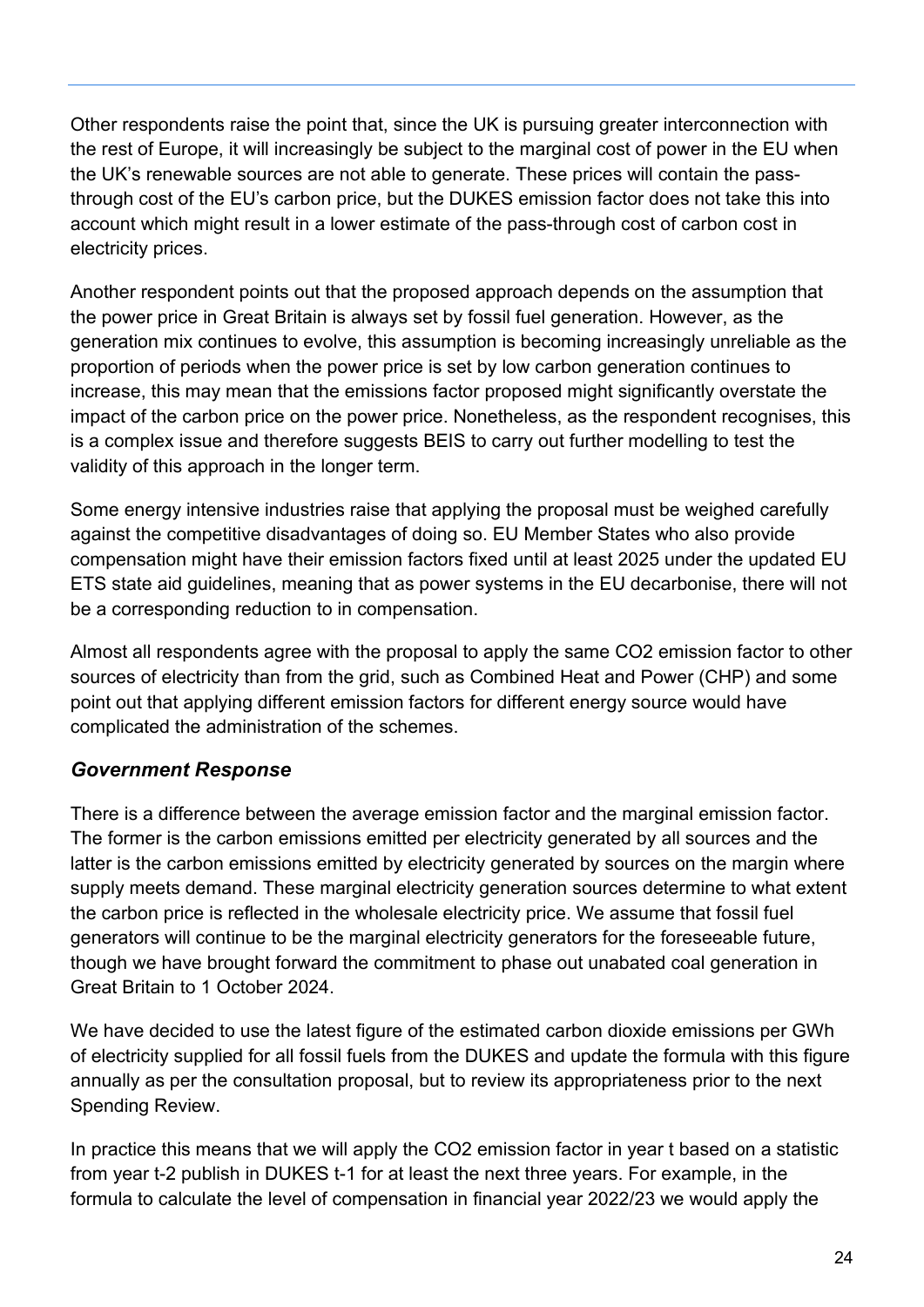CO2 emission factor from year 2020 published in DUKES 2021. The emission factors will be set out in the guidance accompanying the schemes.

In case of different electricity sources, we have decided to continue applying the same CO2 emission factor to all sources of electricity supply whether auto-generation, electricity supply contracts or grid supply.

### <span id="page-24-0"></span>Efficiency Benchmarks

The current formula to calculate the level of compensation includes a product-specific electricity consumption efficiency benchmark (E), where available. These benchmarks (MWh/tonne of output) are product-specific benchmarks achieved by the most electricityefficient methods of production for the product considered. The aim of including such benchmarks as a variable in the formula is to encourage energy efficiency. The benchmarks are defined at Prodcom 8 level with Prodcoms being EU statistical definitions of production of manufactured goods.

Not all products have benchmarks though and the schemes have therefore been using a fallback electricity consumption efficiency benchmark (EF). This benchmark is a 80% of actual electricity consumption corresponding to the average reduction effort imposed by the application of the electricity consumption efficiency benchmarks.

The consultation proposed to continue using the benchmarks that apply in Phase IV (2021- 2030) of the EU ETS in the form of the product-specific electricity consumption efficiency benchmark (E), where available, or the fall-back efficiency benchmark of 80%, where not, in to calculate level of compensation irrespective of whether data from UK installation is included. This will ensure that benchmarks are based on sufficiently broad sets of data.

11.Do you agree with our proposal to continue using the benchmarks that apply in Phase IV (2021-2030) of the EU ETS in the form of the product-specific electricity consumption efficiency benchmark, where available, or the fall-back efficiency benchmark of 80%, where not available, until having potential bespoke UK benchmarks, following the review of allocation of free allowances under the UK ETS? Please provide an explanation or information to support your view.

### *Consultation Response*

Nearly all respondents agree with the proposal as they find it appropriate and pragmatic and it maintains the competitive position relative to eligible energy intensive industries in the EU. Some reiterated that continued use of established benchmarks, based on a larger pool of data, provides better quality benchmarks instead of benchmarks from a UK only.

A few respondents replied that application of fallback energy efficiency benchmarks does not recognise the challenges to increase energy efficiency further and polices already in place to encourage energy efficiency. The potential to increase energy efficiency further for some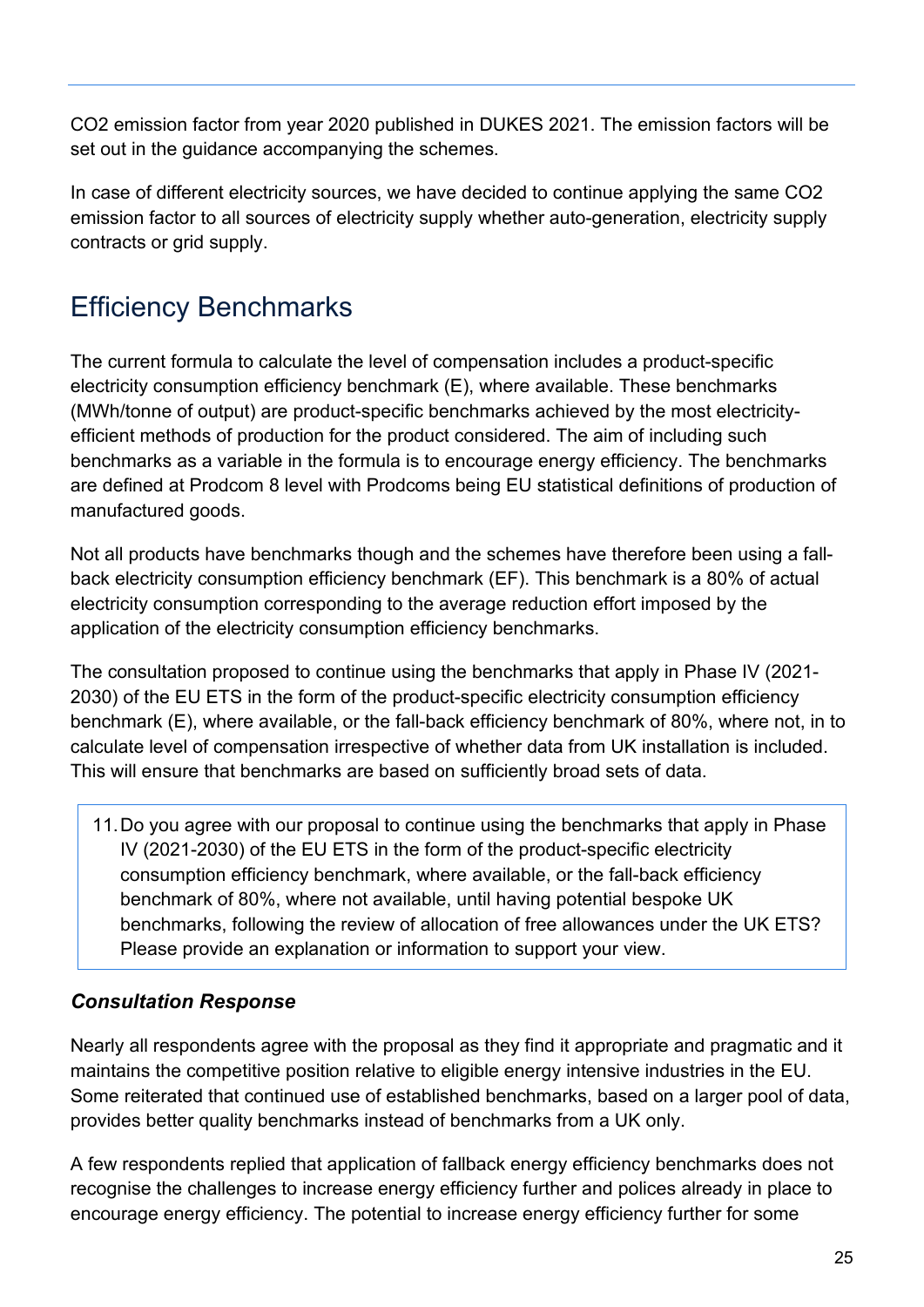production process is limited and a fallback benchmark therefore only has the effect of limiting the level of compensation. They also point out that, given most of applicants to the compensation scheme are also likely to have climate change agreements, energy efficiency benchmarks can be developed based on information from the latter scheme.

### *Government Response*

Based on the feedback, we have decided to continue applying the benchmarks for Phase IV (2021-2030) of the EU ETS in the form of the product-specific electricity consumption efficiency benchmark (E), where available, or the fall-back efficiency benchmark of 80%, where not, to calculate level of compensation in our schemes. The decision to apply EU benchmarks does not mean that the UK is enshrining EU law into the UK, and the Government retains the ability to adopt alternative benchmarks should this be appropriate.

### <span id="page-25-0"></span>Net Zero Conditionality

In 2019 the UK became the first major economy in the world to pass laws to end its contribution to global warming by 2050. The target will require the UK to bring all greenhouse gas emissions to net zero by 2050. Reaching net zero will require extensive and systematic changes across all sectors, including energy intensive industries. We must therefore consider how and where the compensation schemes can support and accelerate that transition to net zero.

The consultation asked for views from stakeholders on how net zero might be achieved for their individual businesses.

- 12.Does your organisation currently have a plan to get to net zero?
- 13.If so, how do you use compensation you currently receive to deliver on that plan?
- 14.What conditions do you think would be most effective in incentivising greater energy efficiency or decarbonisation?

### *Consultation Response*

Most of the companies that provided a response to decarbonisation plans have such a plan in place or are putting it in place, either at company-level or as part of a sector roadmap. Some respondents pointed out that their company's or sector's ability to decarbonise depends on infrastructure to electrify or deploy hydrogen or carbon capture utilisation and storage.

Those companies that are eligible for compensation and responded to the question about how the compensation is being used, say that it goes towards their EBITDA or to addressing their competitive disadvantage due to indirect emission costs in electricity prices.

Almost all respondents do not support attaching conditions to the compensation schemes and some question the rationale behind such a proposal as it risks forgetting that the objective of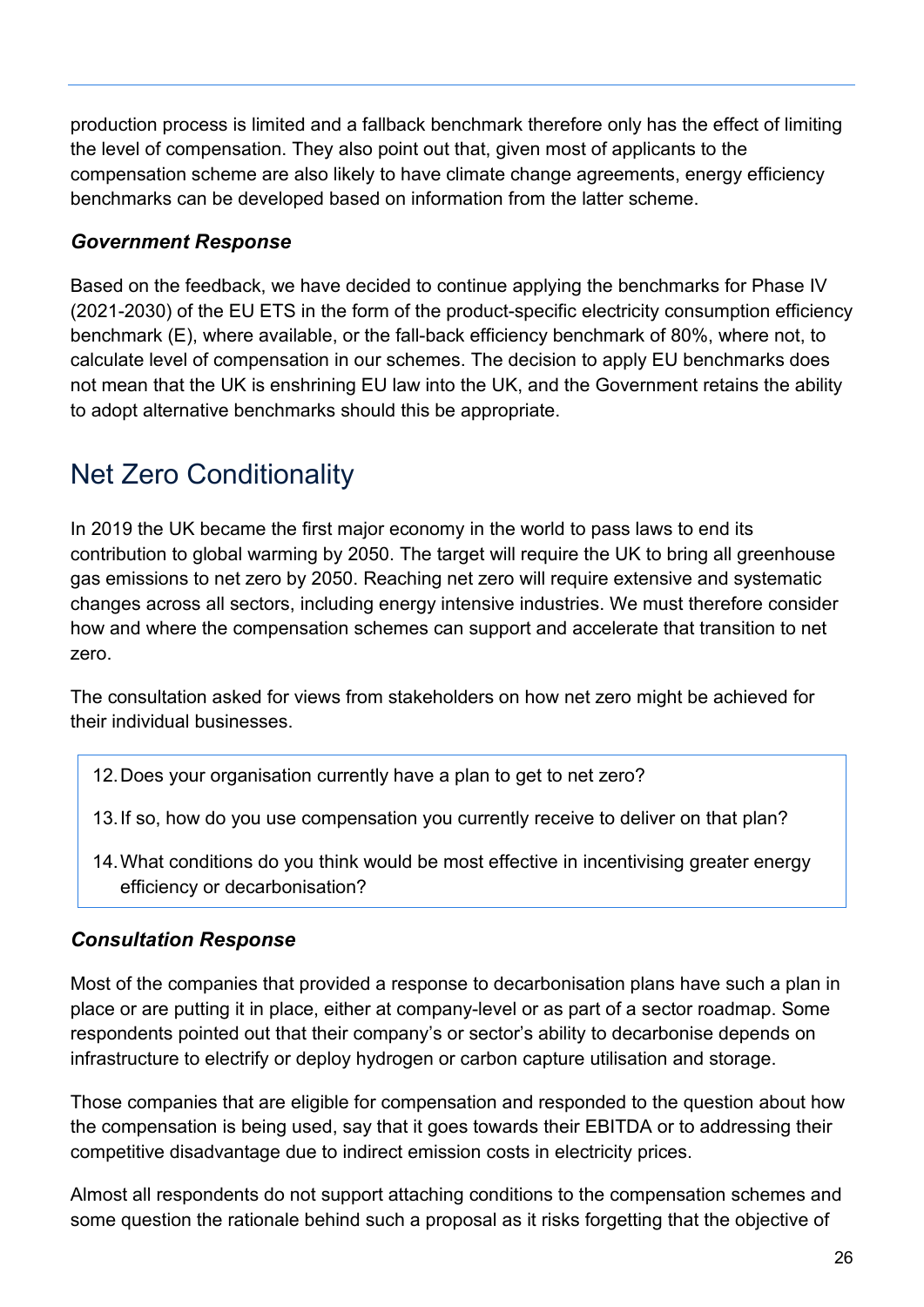the schemes is to mitigate the risk of carbon leakage by reducing the electricity price disparity. Some also point out that the schemes already have energy efficiency incentives included in the form of a subsidy intensity and energy efficiency benchmarks, that energy intensive industries are already incentives via other energy and climate change policies, or that the electricity price itself is a strong incentive enough to increase energy efficiency. Most of respondents call for more Government support instead.

### *Government Response*

We have considered a range of conditions that will be attached to compensation payments to incentivise firms to decarbonise, maximise energy efficiency, and ensure that the compensation schemes are fully aligned to the Government's domestic and international climate change targets, including Net Zero.

To ensure that the compensation schemes are aligned with the wider decarbonisation goals of the Government, we will require all recipients of compensation to submit a plan by the end of the first year of the scheme (March 2023) setting out their decarbonisation pathway and how this supports the UK's Net Zero target.

Given that this is a new condition, we do not propose to require recipients to meet specific targets nor enforce this requirement in a way that would result in a deduction to or recovery of compensation. However, as the Government intends to increase the level of compensation by limiting the indirect total emission cost to 1.5% of a company's GVA in a respective year (subject to budget availability), we deem appropriate to introduce more significant conditions in future years of the scheme. Those could include, for example, the obligation to implement recommendations of audit reports for recipients that are subject to the Energy Savings Opportunity Scheme (ESOS) or reduce the carbon footprint of their electricity consumption. Further alternative conditions could also be considered following engagement with relevant stakeholders.

Any stricter conditions would be applied no earlier than the 2023 scheme year.

### <span id="page-26-0"></span>Scheme Monitoring and Evaluation

The results from the 2018 evaluation of the compensation schemes provided some qualitative evidence of higher UK investments by recipients of compensation relative to firms which did not receive compensation. However, this benefit was unquantifiable due to data limitations. Therefore, we consulted on additional monitoring data which would enable us to quantify the additional investment benefit as well as other benefits from the compensation schemes.

We proposed the following annual data requirements would need to be provided by recipients in order to receive compensation:

- Total capital expenditure
- Total capital expenditure in the UK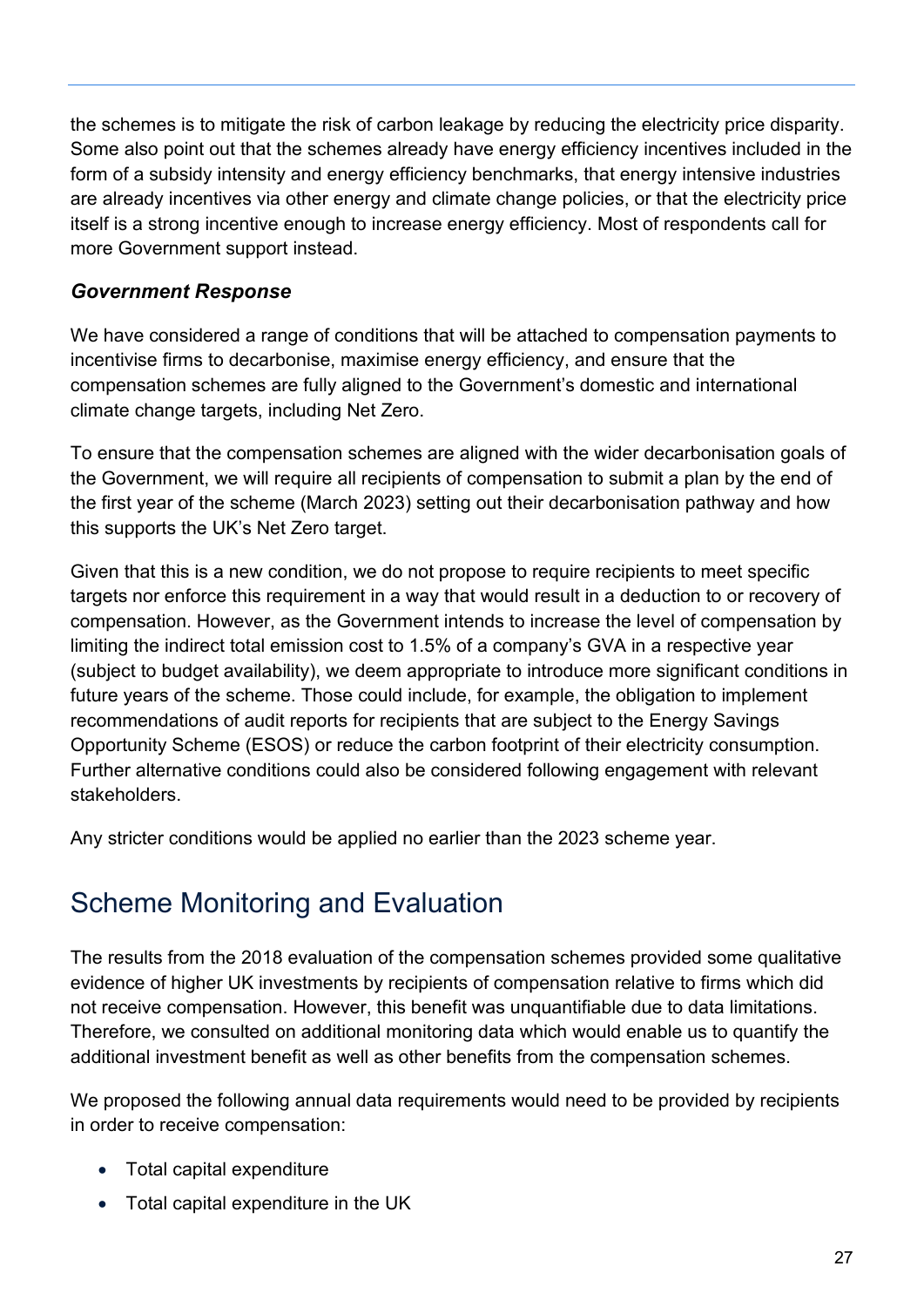- Total UK capital expenditure on new assets
- Total UK capital expenditure on existing assets
- Total investment into energy efficiency measures
- Annual earnings before interest, taxes, depreciation and amortization
- Average wage by role and location
- 15.Do you agree with our proposal to expand data monitoring of the scheme? Please provide an explanation or information to support your view.
- 16.Do you agree with the proposed data requirements for quantifying the benefits of the scheme? Please provide an explanation or information to support your view.
- 17.Do you agree with our proposal to add additional conditions to the schemes requiring businesses to reflect compensation received in their company accounts and to spend the compensation on its electricity costs? Please provide an explanation or information to support your view.

### *Consultation Response*

Over half of the respondents agreed with the proposal to expand the data monitoring of the scheme. They commented that it will strengthen the existing qualitative evidence that the compensation schemes have led to an increase in the investment from companies receiving relief, thereby minimising the risk of carbon leakage. Some respondents also highlighted this evidence of investment benefits as an additional justification for the presence of the scheme. Respondents also mentioned the importance of keeping the data confidential and not publicly disclosed.

However, several respondents raised concerns that the additional monitoring data requested might lead to an extra administrative burden for participants in the scheme.

A few respondents highlighted the importance of the data requested in demonstrating the value for money of the scheme as well as meeting the schemes' objectives. However, around half of the respondents were concerned the additional monitoring data was not in line with levelling the playing field for UK firms competing internationally. With regards to the investment indicator, they highlighted that recipients should not be expected to invest more than nonrecipients and that caution should be taken around attributing investment benefits solely to the scheme as EIIs comply with many other regulatory schemes.

Several respondents reported the importance of the design of the mechanisms to collect the additional monitoring data to ensure accuracy. They also highlighted the possibility of data availability issues for some of the monitoring indicators. For example, some data will be held by the parent company, but is inaccessible to different eligible sites.

Over half of respondents also raised concerns about the investment into energy efficiency measures indicator relating to the difficulty of achieving further energy efficiency improvements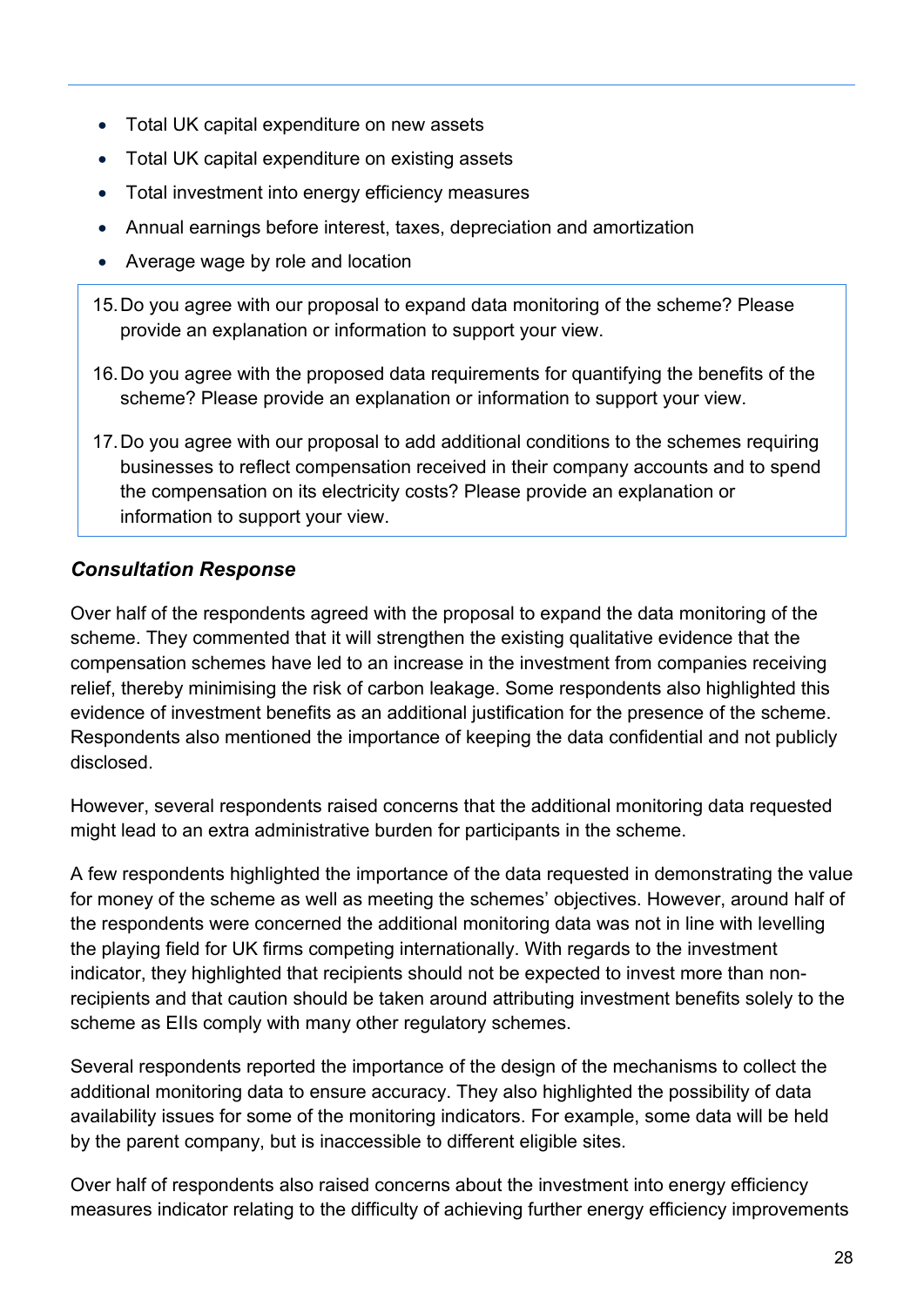as well as decarbonisation in some sectors. They also noted energy efficiency investments sometimes do not give the full picture and can be difficult to calculate.

In relation to the proposal to require businesses to reflect compensation received in their company accounts and spend the compensation on its electricity costs, most respondents did not support the proposals. This was based on various reasons such as that it is to the discretion of the business to allocate the compensation according to its needs, potentially publishing commercial confidential information and different accounting jurisdictions for multinationals.

### *Government Response*

We have decided to proceed with some additional monitoring data requirements. It is not our aim to impose an additional administrative burden on participants and as such we will be making amendments to application forms to ensure minimal burden to participants.

The following data requirements will be asked for at the beginning of each financial year:

- 1. Total capital expenditure in the UK
- 2. Total Capital Expenditure split on new and existing assets
- 3. Annual earnings before interest, taxes, depreciation and amortization
- 4. Average wage by site

The aim of the additional monitoring data is to build on the existing data we collect to strengthen the monitoring and evaluation of the schemes, thereby allowing for a more effective assessment of their value for money. A strong value for money helps to demonstrate the key benefits of having the scheme. The additional data will therefore enable us to estimate with a greater accuracy and validity the quantitative benefits attributed the schemes.

We will introduce the proposed data requirements and update the relevant guidance and forms to clarify these requirements and ensure the data can be collected as effectively and efficiently as possible from all recipients. With respect to the proposal to require businesses to reflect compensation received in their company accounts and spend the compensation on its electricity costs, we will not introduce these at this point in time but will have further discussions with beneficiaries on how we could introduce them at some point in the future.

## <span id="page-28-0"></span>Administration

We will also make some updates to the administration of the compensation schemes. For the first year of the revised schemes the scheme will operate on a multi-annual baseline period, whereby firms level of compensation is determined initially using the most recent 5- year period of production or electricity consumption data, where annual accounts are available. Firms will have the option to exclude FY 20/21 and 21/22 from their baseline to account for the impacts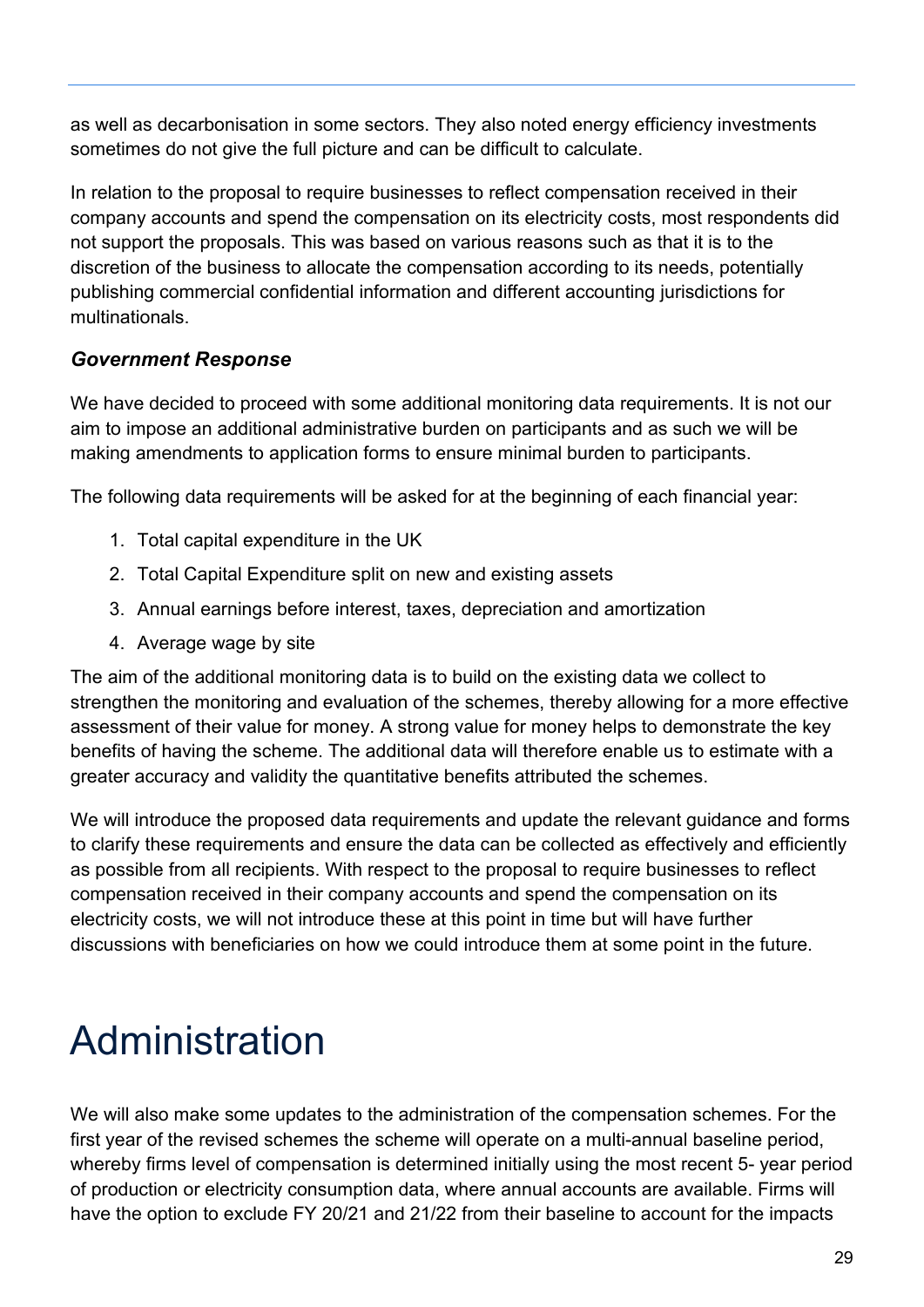of the Covid-19 pandemic. In the following years, we will explore the option of to automating the process more to provide compensation for actual indirect emission cost incurred, quarterly in arrears. This may mean no longer using a multi-year baseline of production on electricity consumption to determine consumption and using actual quarterly production or electricity consumption instead.

## <span id="page-29-0"></span>Subsidy Control

BEIS will award any compensation for the indirect emission cost due to the UK ETS and CPS in accordance with the UK subsidy control regime. Subsidy means financial assistance which is given, directly or indirectly, from public resources by a public authority, confers an economic advantage on one or more enterprises, is specific such that it benefits one or more enterprises over one or more other enterprises with respect to the production of goods or the provision of services, and has, or is capable of having, an effect on competition or investment within the UK; trade between the UK and a country or territory outside the UK, or investment as between the UK and a country or territory outside the UK.

This could include a cash payment, such as compensation for example. Compensation for the indirect emission cost due to UK carbon pricing therefore falls under this definition and subsidy control provisions therefore apply to the compensation schemes.

Since 1 January 2021 the UK has followed the commitments on subsidy control set out in its Trade and Cooperation Agreement (TCA) signed with the EU, in FTAs with other countries and in the World Trade Organisation (WTO) rules on subsidies, as well as in Article 10 of the Northern Ireland Protocol to the Withdrawal Agreement with the EU.

The TCA includes broad principles that shape the design of both sides' subsidy control systems, which are aimed at ensuring that the granting of a subsidy contributes to achieving the objectives outweighing any negative effect on trade or investment between the UK and the EU. The TCA makes clear that it is for the Government to determine how these principles will be implemented in UK domestic law, as long as they are respected when subsidies are granted.

Under the TCA, the UK has a general duty to ensure that energy and environmental subsidies are aimed at delivering, and duly incentivise the beneficiary in delivering, a secure, affordable and sustainable energy system and a well-functioning and competitive energy market or increasing the level of environmental protection compared to the level that would be achieved in absence of the subsidy. One of the UK's specific obligations under the TCA, with respect to subsidies to energy and environmental projects, reads:

"compensation for electricity-intensive users in the event of an increase in electricity cost resulting from climate policy shall be restricted to sectors at significant risk of 'carbon leakage' due to the cost increase."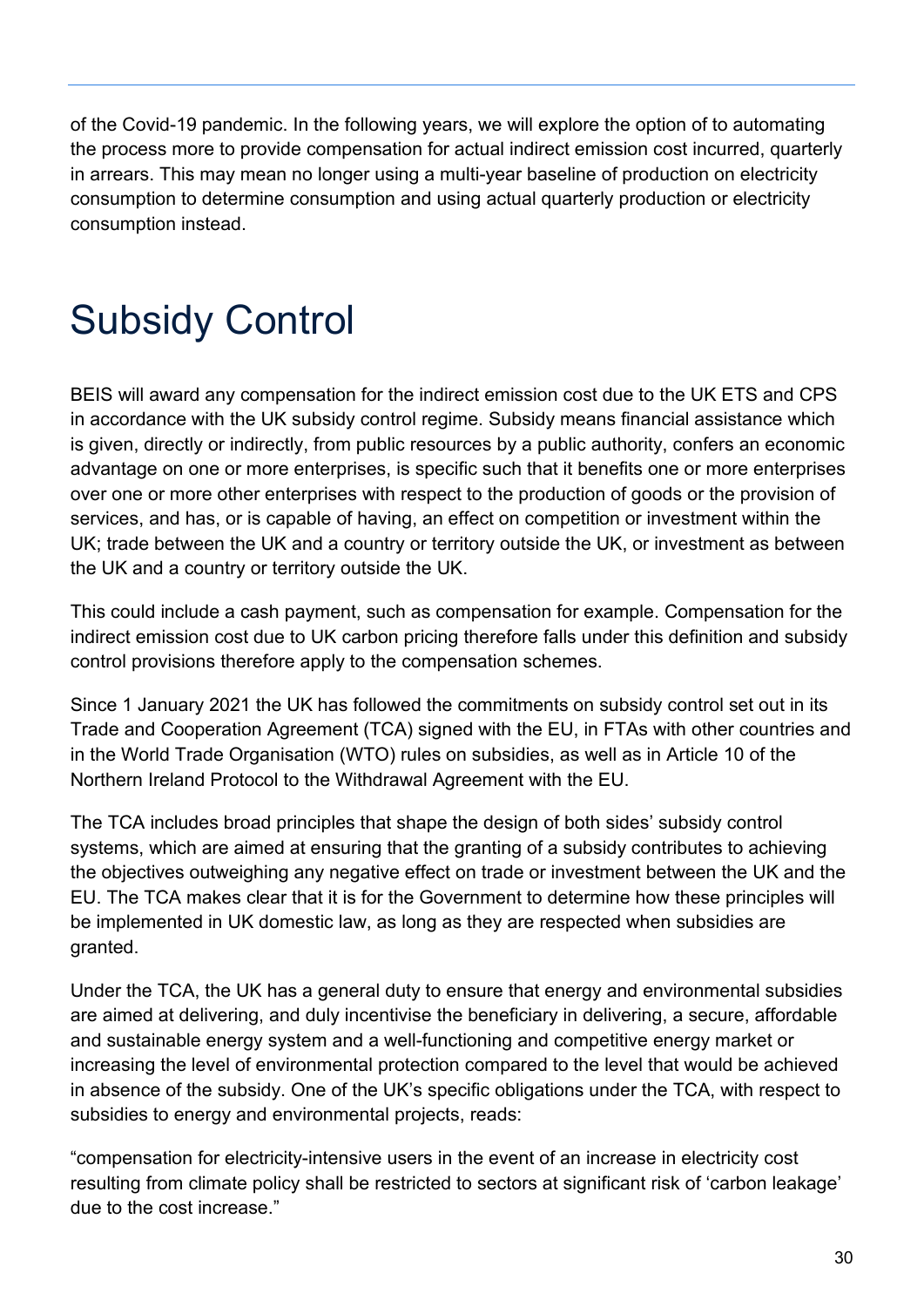Firms in Northern Ireland are not eligible for the scheme. The Protocol on Ireland/Northern Ireland, part of the UK-EU Withdrawal Agreement, contains provisions relating to subsidy control. Article 10 of the Protocol provides that the EU State aid rules will continue to apply where subsidies affect trade in goods or electricity between Northern Ireland and the EU, and therefore, aid that is granted to service providers is not covered. In any instance where the Protocol on Ireland/Northern Ireland applies, EU state aid rules will need to be satisfied.

## <span id="page-30-0"></span>Conclusion and Next Steps

As set out in the Energy Security Strategy published on 7 April 2022, The Government has committed to extend the EII Compensation Scheme for a further three years to 31 Mar 2025, with payments backdated to 1 Apr 2022.

The Government will shortly publish full guidance on how to apply for the scheme, alongside application forms.

Over the coming months, Government will commence engagement with applicable sectors to scope out options for more significant conditions to be applied over future years of the schemes.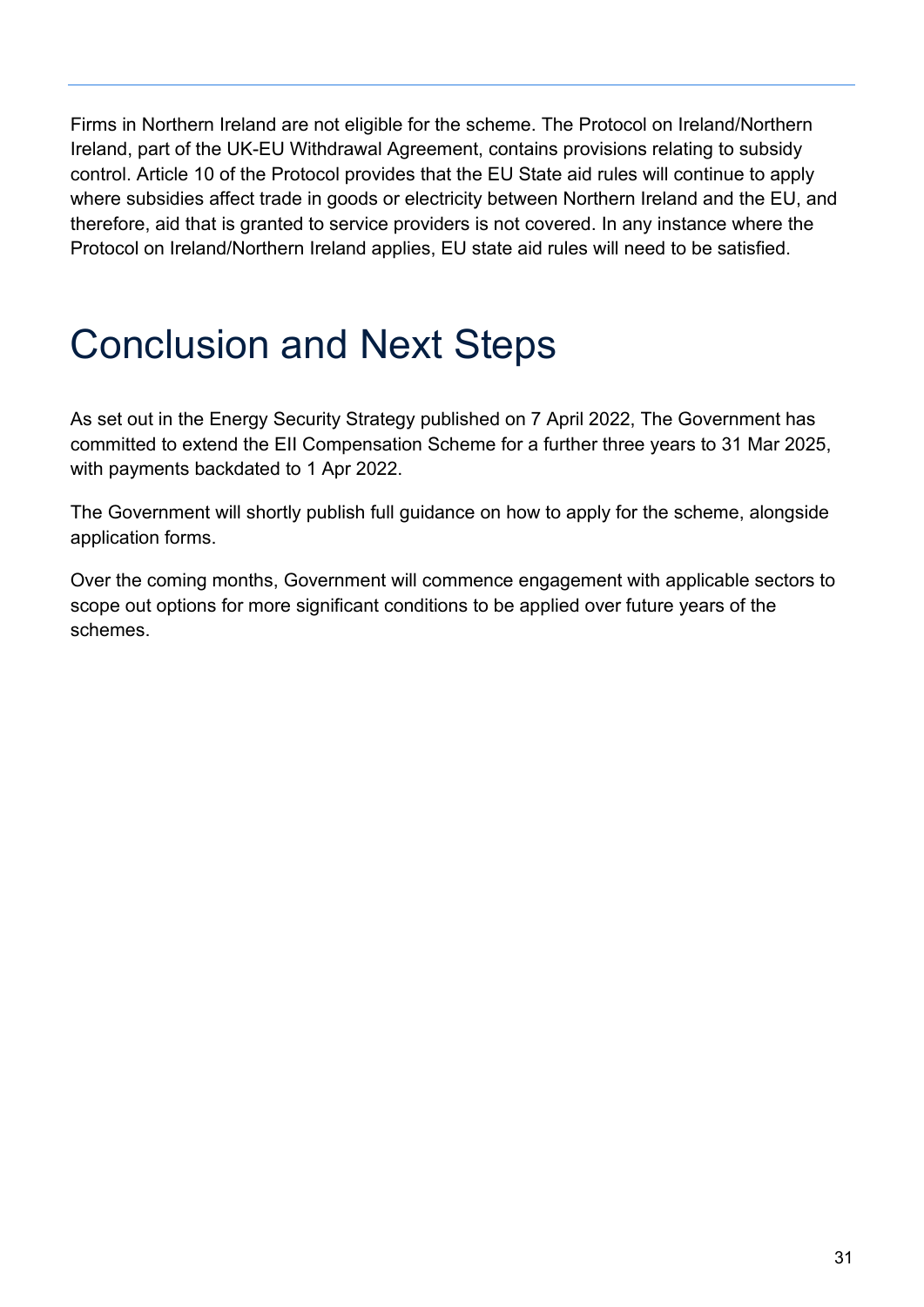## <span id="page-31-0"></span>Annex A: Eligible Sectors

### <span id="page-31-1"></span>**Sectors remaining eligible:**

| <b>SIC</b> | <b>Description</b>                                          |
|------------|-------------------------------------------------------------|
| 13.10      | Preparation and spinning of cotton-type fibres              |
| 14.11      | Manufacture of leather clothes                              |
| 17.11      | Manufacture of pulp                                         |
| 17.12      | Manufacture of paper and paperboard                         |
| 20.13      | Manufacture of other inorganic basic chemicals              |
| 20.14      | Manufacture of other organic basic chemicals                |
| 20.15      | Manufacture of fertilisers and nitrogen compounds           |
| 24.10      | Manufacture of basic iron and steel and of ferro-<br>alloys |
| 24.42      | Aluminium production                                        |
| 24.43      | Lead, zinc and tin production                               |
| 24.44      | Copper production                                           |

### <span id="page-31-2"></span>**Sectors omitted vs. current list**

| <b>SIC</b> | <b>Description</b>                         |
|------------|--------------------------------------------|
| 07.10      | Mining of Iron Ore                         |
| 08.91      | Mining of chemical and fertiliser minerals |
| 20.16      | Manufacture of plastics in primary forms   |
| 20.60      | Manufacture of man-made fibres             |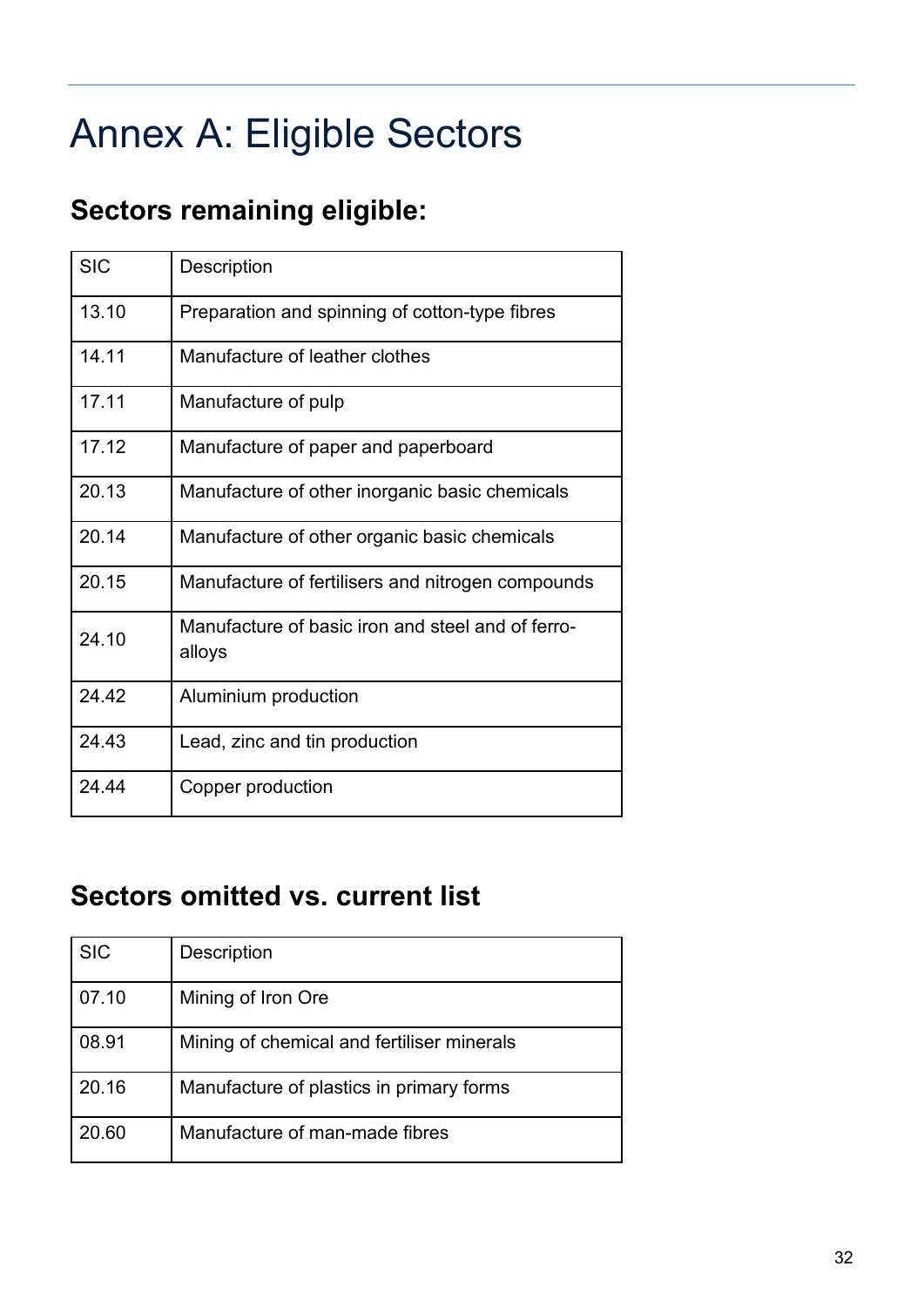### <span id="page-32-0"></span>**Sectors added vs. current list**

| <b>SIC</b> | <b>Description</b>                                    |
|------------|-------------------------------------------------------|
| 16.21      | Manufacture of veneer sheets and wood-based<br>panels |
| 23.14      | Manufacture of glass fibres                           |
| 27.20      | Manufacture of batteries and accumulators             |